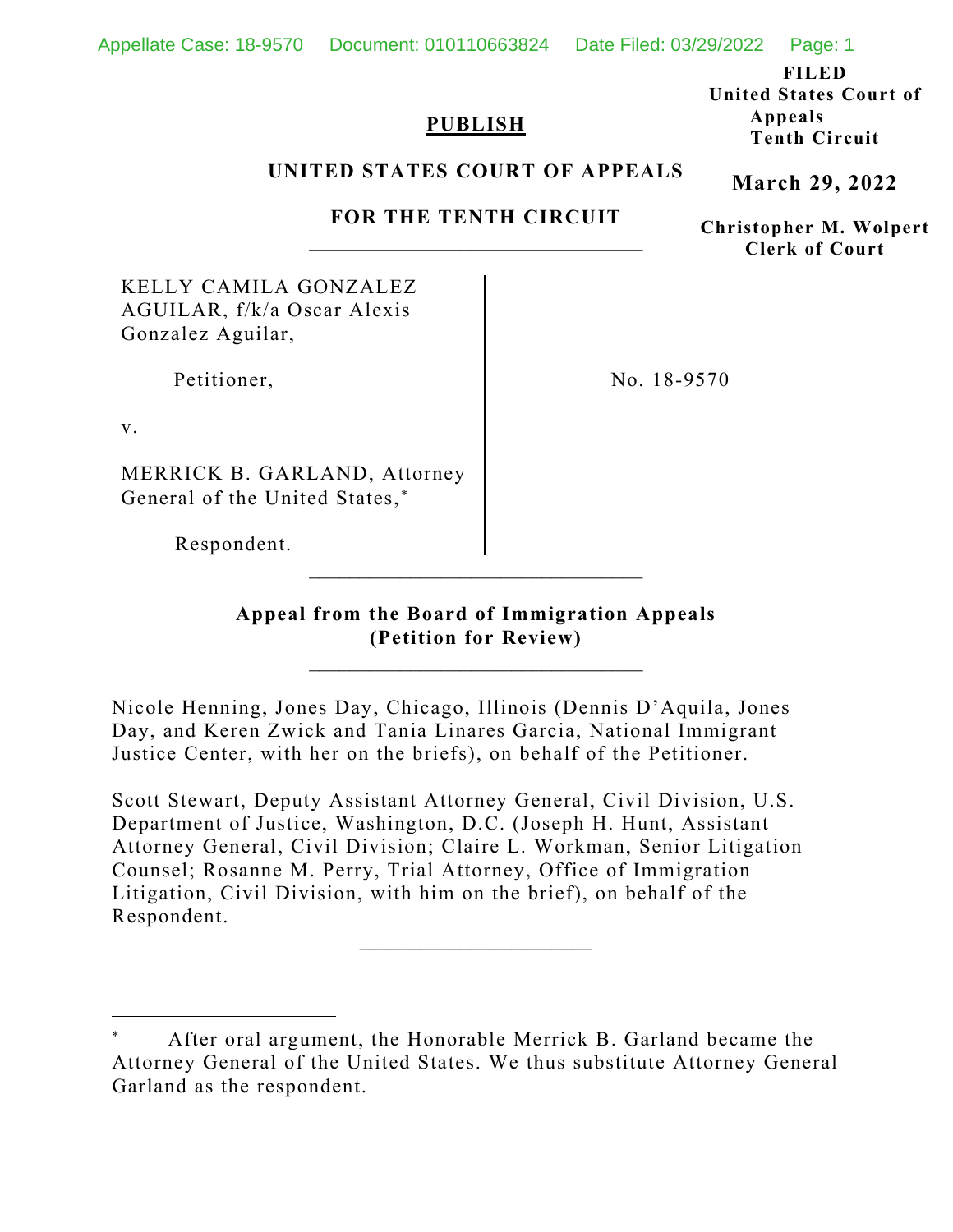\_\_\_\_\_\_\_\_\_\_\_\_\_\_\_\_\_\_\_\_\_\_\_\_\_\_\_\_\_\_\_\_\_

\_\_\_\_\_\_\_\_\_\_\_\_\_\_\_\_\_\_\_\_\_\_\_\_\_\_\_\_\_\_\_\_\_

Before **BACHARACH**, **PHILLIPS**, and **CARSON**, Circuit Judges. [∗∗](#page-1-0)

**BACHARACH**, Circuit Judge.

Kelly Gonzalez Aguilar is a transgender woman from Honduras. She came to the United States and applied for asylum, withholding of removal, and deferral of removal. In support, Kelly claimed

- past persecution in Honduras from her uncle's abuse,
- fear of future persecution from pervasive discrimination and violence against transgender women in Honduras, and
- likely torture upon return to Honduras.

The immigration judge denied the applications and ordered removal to Honduras. In denying asylum, the immigration judge found no pattern or practice of persecution. Kelly appealed the denial of each application, and the Board of Immigration Appeals dismissed the appeal. The dismissal led Kelly to petition for judicial review.

We grant the petition. On the asylum claim, any reasonable adjudicator would be compelled to find a pattern or practice of persecution against transgender women in Honduras.

<span id="page-1-0"></span>The Honorable Monroe G. McKay participated on the panel, but he passed away during the pendency of the appeal. The Honorable Gregory A. Phillips replaced Judge McKay on the panel.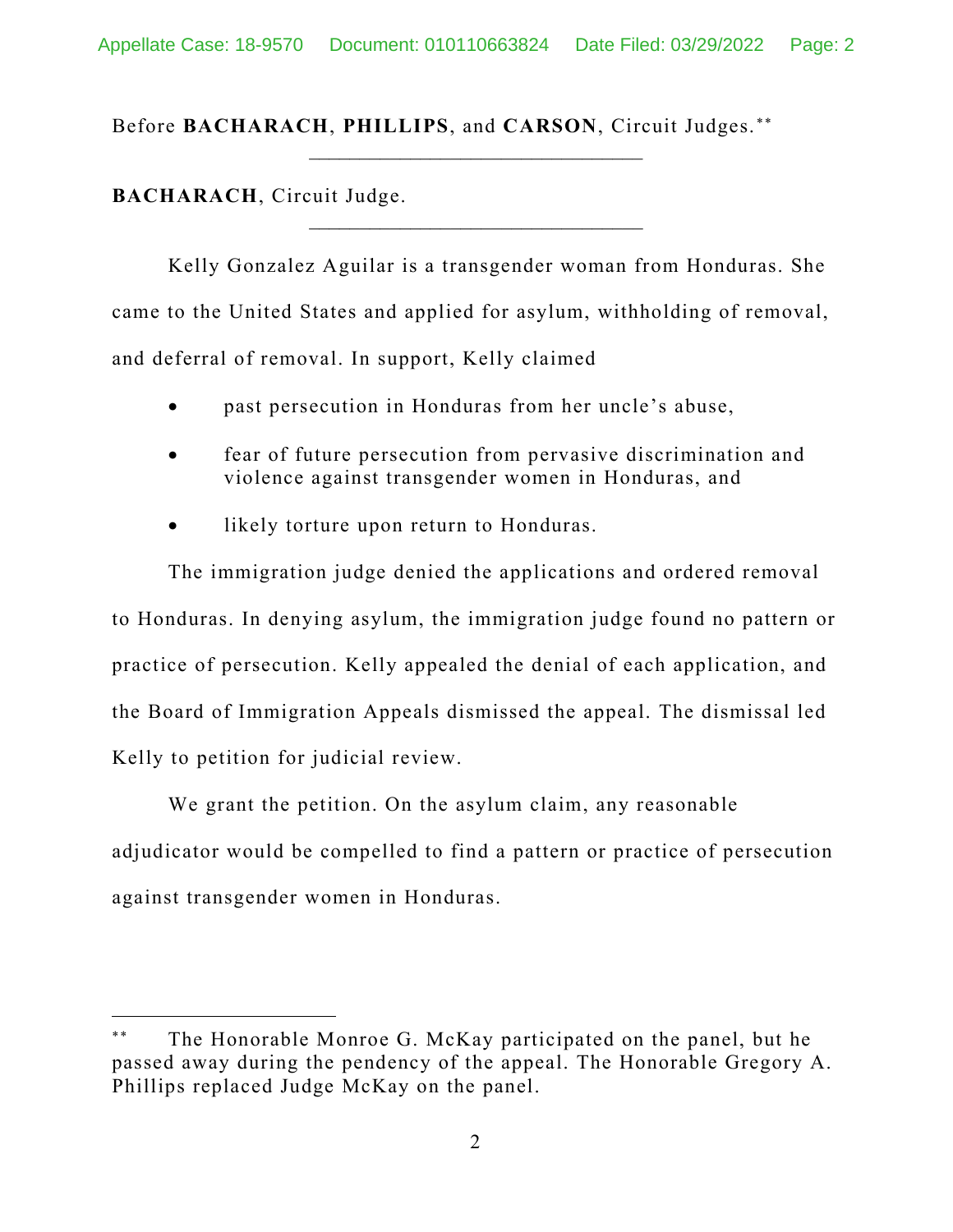#### **I. Kelly fled Honduras and sought asylum in the United States.**

Kelly was born a male and named "Oscar" at birth.<sup>[1](#page-2-0)</sup> From an early age, however, Oscar displayed many feminine qualities, creating tensions at home. These tensions flared when Oscar's mother left for Mexico. When she left, Oscar went to live with his uncle, a violent man who often beat Oscar and expressed disgust for his feminine behavior. The uncle told Oscar that he was creating "bad luck for the family" and forced him to stop spending time on feminine activities, such as talking to girls and watching soap operas. R. at 106, 217. The uncle cut Oscar's hair and beat him, calling him derogatory names and promising to "make him a man." *Id.* at 106, 218. Oscar's sister intervened, but she too was beaten.

When Oscar was twelve, he and his sister fled to Mexico to look for their mother. But Oscar and his sister suffered further abuse in Mexico, leading them to flee again—this time for the United States. While in the United States, Oscar publicly identified as a woman, changing her name to "Kelly," taking hormonal treatments, and wearing female clothes.

<span id="page-2-0"></span><sup>&</sup>lt;sup>1</sup> Kelly uses feminine pronouns (she/her), and we use those pronouns for the time that she has publicly identified as a transgender woman.

In describing Kelly during her early years as a boy named Oscar, we mean no disrespect. We do so for clarity: Kelly allegedly suffered because she was viewed as a boy who engaged in feminine activities.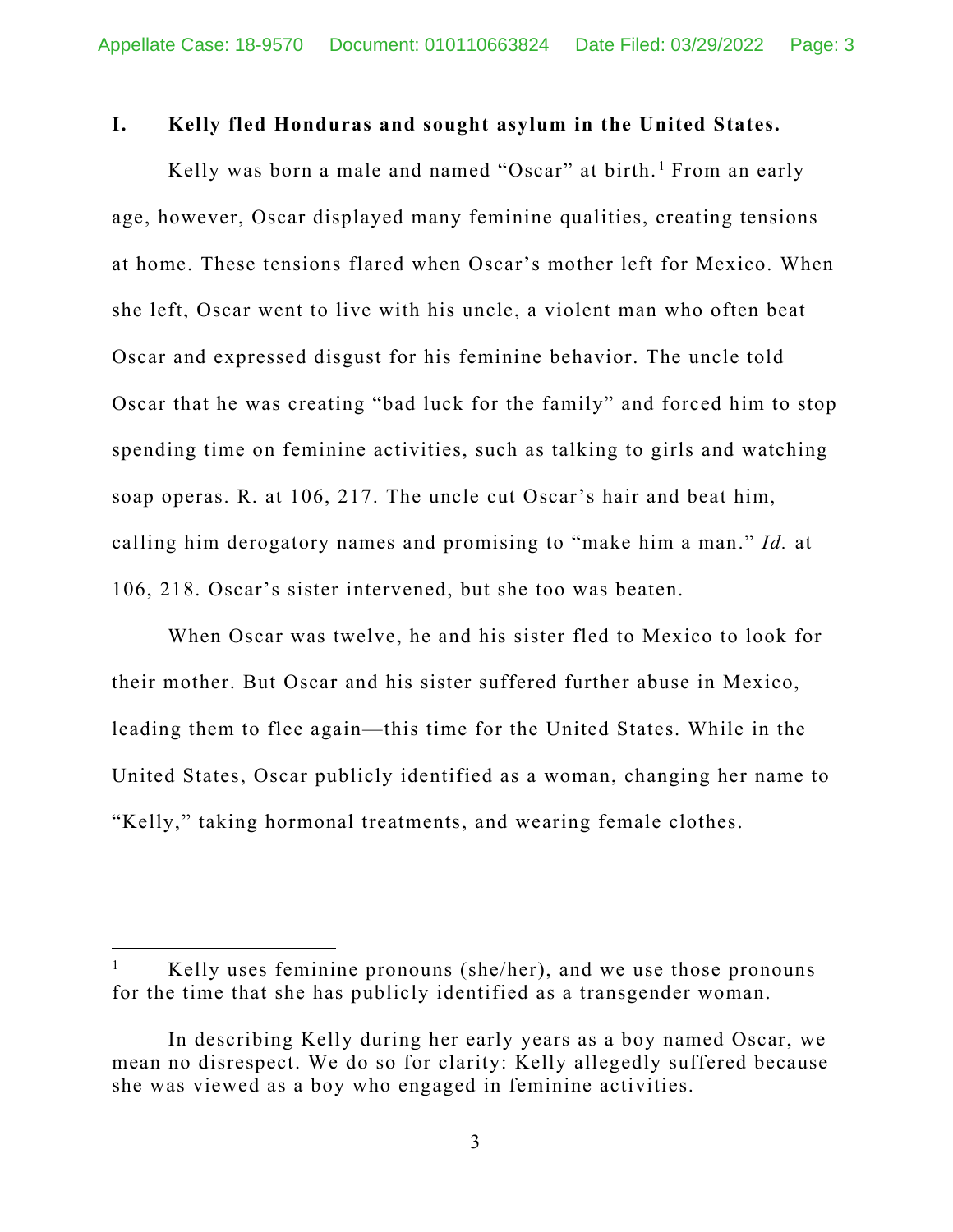The government brought removal proceedings against Kelly, and she sought asylum, withholding of removal, and deferral of removal. At her hearing, Kelly explained her fear of returning to Honduras, describing life there as "very difficult" for transgender women. *Id.* at 107, 231. The immigration judge found Kelly's testimony credible, but denied asylum, withholding of removal, and deferral of removal. She appealed, and a member of the Board of Immigration Appeals issued a brief order dismissing the appeal. On the asylum claim, the Board rejected Kelly's claims of past persecution and a fear of future persecution.

# **II. We review the Board's findings but can consult the immigration judge's opinion.**

Though we review the Board's order, we "may consult the [immigration judge]'s opinion to the extent that the [Board] relied upon or incorporated it." *Sarr v. Gonzales*, 474 F.3d 783, 790 (10th Cir. 2007); *see also Uanreroro v. Gonzales*, 443 F.3d 1197, 1204 (10th Cir. 2006) ("We also look to the [immigration judge's] decision in . . . cases where the [Board's] reasoning is difficult to discern and the [immigration judge]'s analysis is all that can give substance to the [Board]'s reasoning in its order of affirmance."). We consider the Board's "factual findings [as] conclusive unless any reasonable adjudicator would be compelled to" reach a contrary conclusion. *Dallakoti v. Holder*, 619 F.3d 1264, 1267 (10th Cir. 2010) (quoting *Witjaksono v. Holder*, 573 F.3d 968, 977 (10th Cir. 2009)).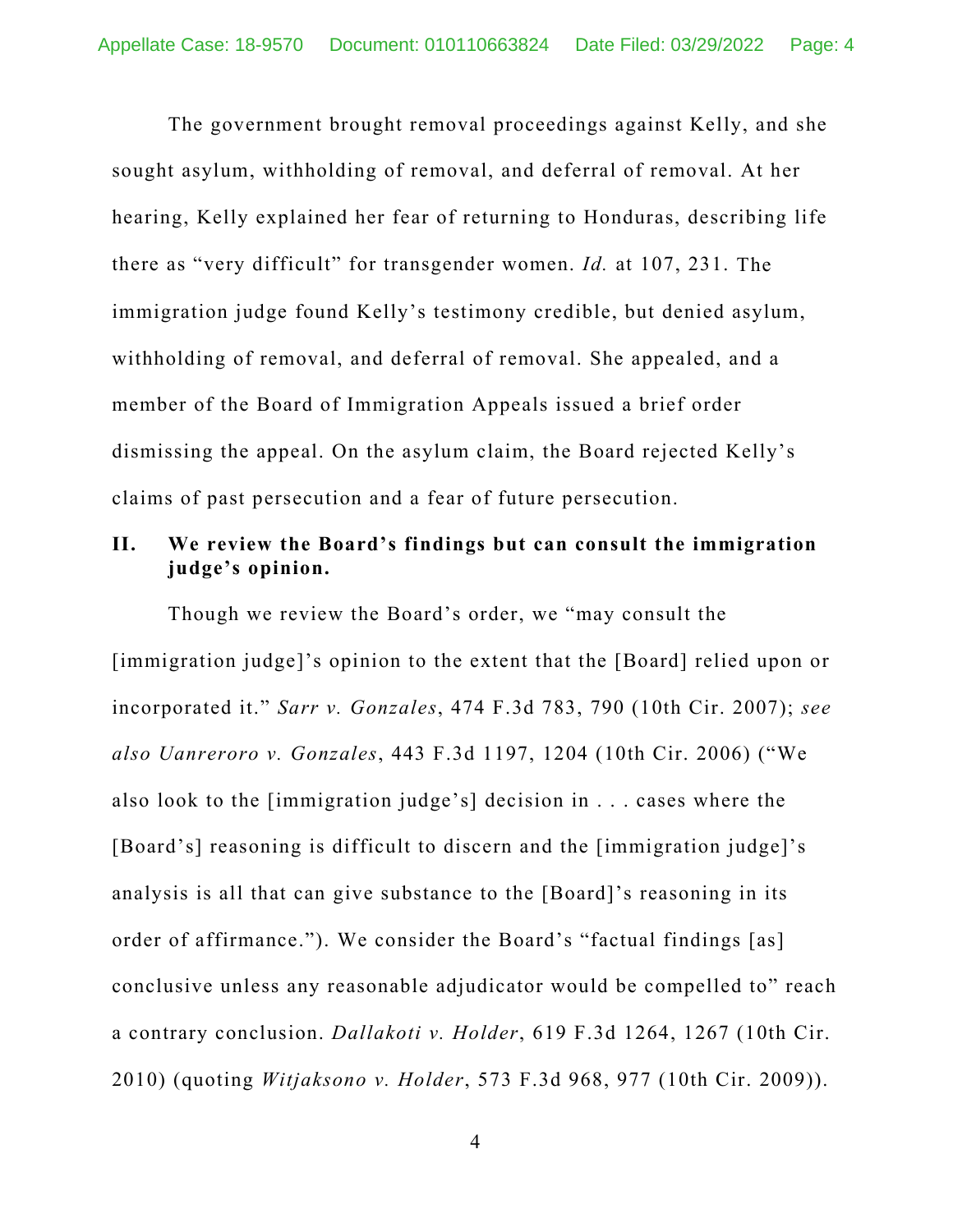#### **III. The Board erred in deeming Kelly ineligible for asylum.**

To obtain eligibility for asylum, an applicant must establish status as a refugee. *Wiransane v. Ashcroft*, 366 F.3d 889, 893 (10th Cir. 2004); 8 U.S.C. § 1158(b)(1)(A). An applicant can obtain this status by proving past persecution or a well-founded fear of future persecution. *Wiransane*, 366 F.3d at 893; 8 C.F.R. § 1208.13(b)(1), (2).

### **A. The Board had substantial evidence to deny Kelly's claim of past persecution.**

Kelly argues that the Board should have found past persecution from her uncle's beatings and her expulsion from a Honduran school.

### **1. The Board had substantial evidence to reject Kelly's gender identity as a central reason for her uncle's beatings.**

Kelly argues that her gender identity was a primary reason for her uncle's beatings. The Board disagreed.

To show past persecution, an applicant for asylum must establish membership in a particular social group that is "at least one central reason for" the persecution. 8 U.S.C. § 1158(b)(1)(B)(i); *Dallakoti v. Holder*, 619 F.3d 1264, 1268 (10th Cir. 2010). The reason "cannot be incidental, tangential, superficial, or subordinate to another reason for harm." *Id.* (quoting *In re J-B-N- & S-M-*, 24 I. & N. Dec. 208, 214 (BIA 2007)).

The immigration judge found that Kelly's gender identity was not a central reason for her uncle's beatings: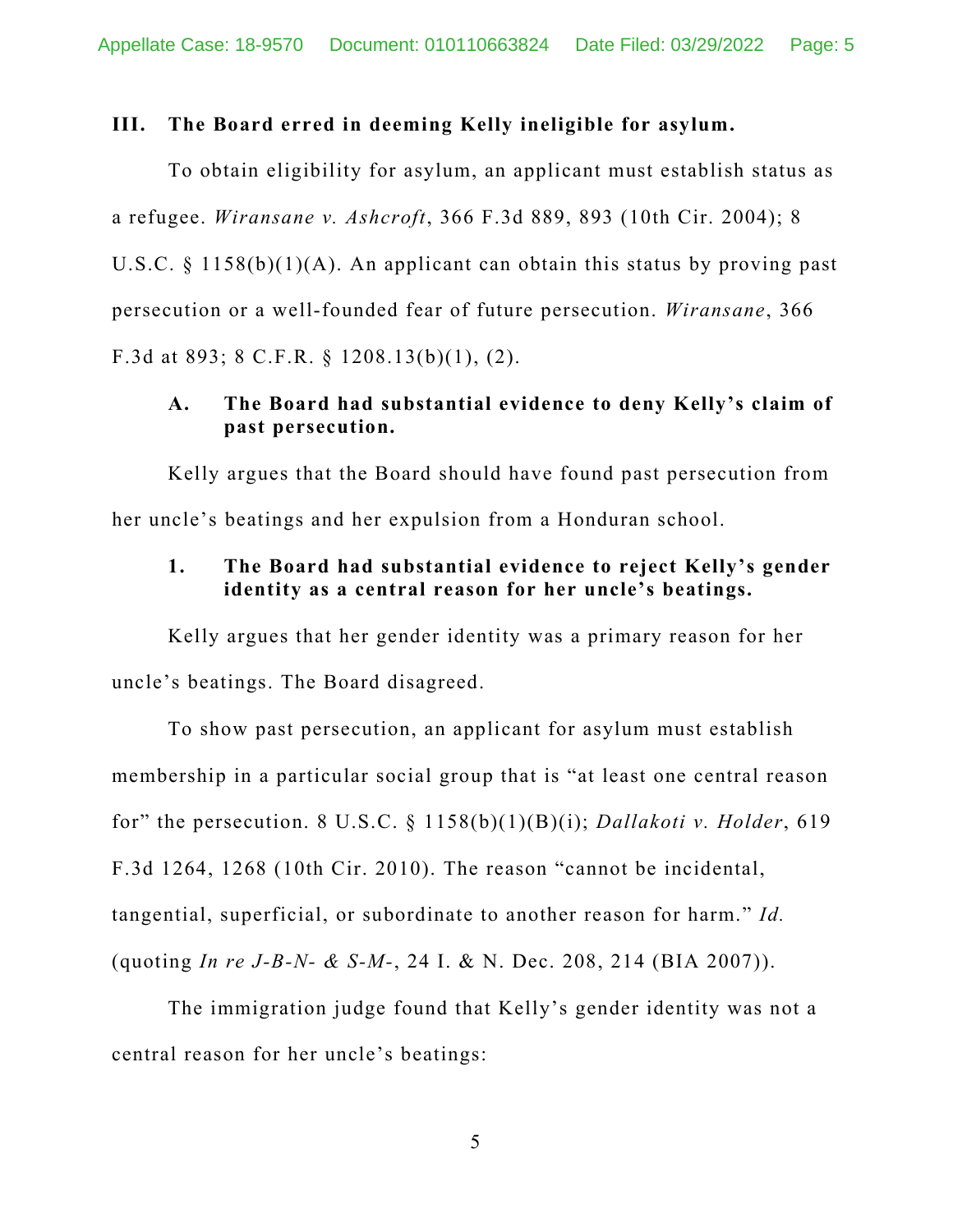[Kelly] states that her uncle was "physically abusive to my *sister and I*," and that he "would hit *us* with his fists." [R. at 319] (emphasis added). Even though [Kelly's] sister was not a transgender woman, their uncle abused her the same as [Kelly]. This indicates that [Kelly]'s transgender identity was not a "central reason" for her persecution. Instead, the facts suggest other factors—such as the financial burden [she] and her sister placed on their uncle, not to mention the generally brutish character of the uncle—were the central reasons underlying the harm they suffered in Honduras. *See* [*id.* at 320] ("After my mother stopped sending money, my uncle became frustrated and began to physically mistreat us even more.").

R. at 112–13. The Board upheld this finding. *Id.* at 4.

This finding was supported by substantial evidence. Kelly points to evidence of the uncle's slurs and threats, attributing his violence to disgust with Kelly's feminine behavior. But other evidence suggested that the uncle would have abused Kelly anyway: the uncle abused not just Kelly but also her sister and brother, the uncle often resorted to violence when drunk, and the uncle became increasingly violent when he stopped getting money for Kelly's care. A reasonable adjudicator could thus regard gender identity as subordinate or incidental to the uncle's other reasons for beating Kelly. *See Dallakoti*, 619 F.3d at 1268. So we conclude that the Board had substantial evidence to reject Kelly's claim of past persecution based on the uncle's abuse.

## **2. In appealing to the Board, Kelly did not characterize her expulsion from school as past persecution.**

Kelly also alleges past persecution based on her expulsion from a Honduran school. We can consider this allegation only if Kelly exhausted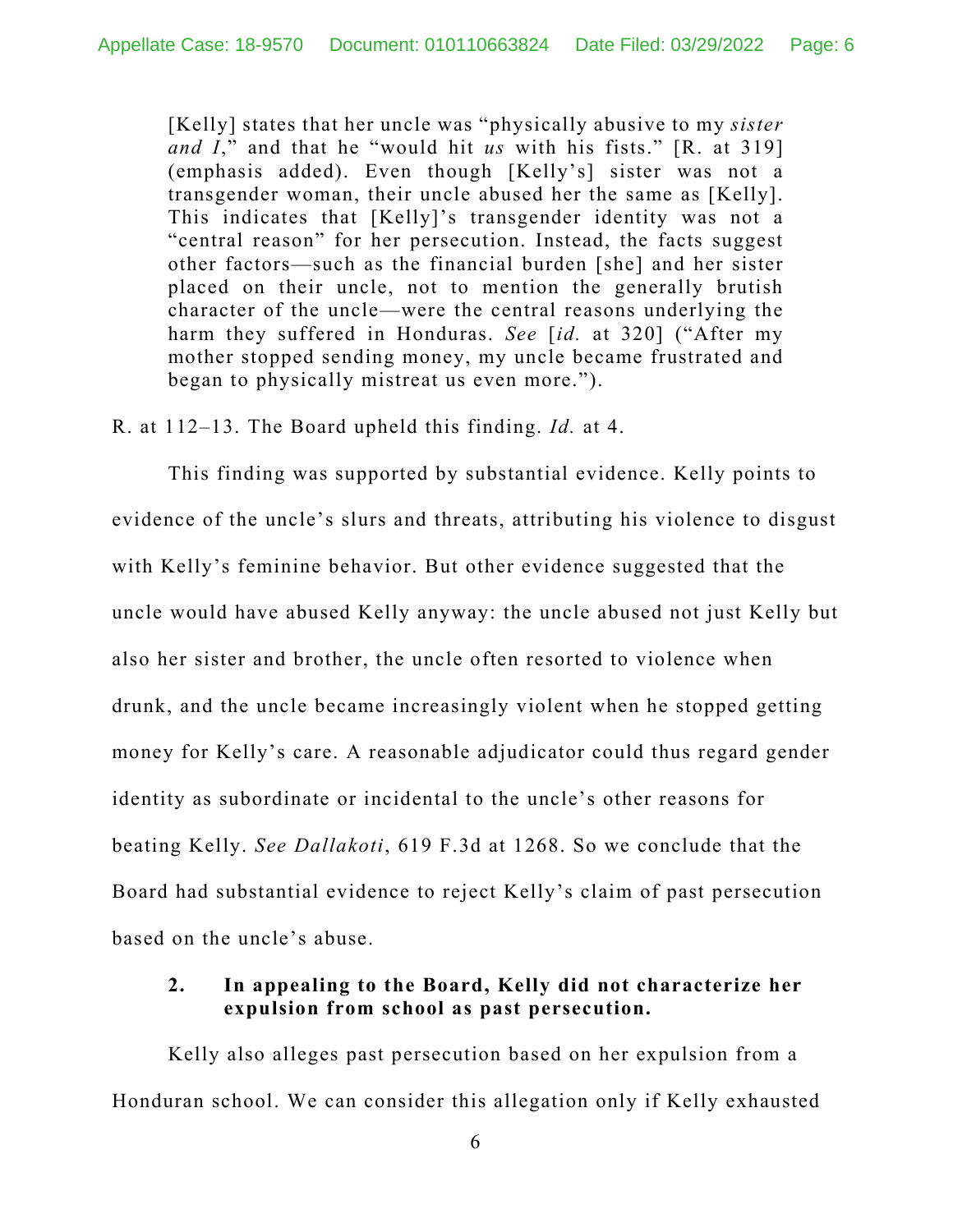it when appealing to the Board. *See Torres de la Cruz v. Maurer*, 483 F.3d 1013, 1018 (10th Cir. 2007) (concluding that an issue is exhausted only if it's presented to the Board or otherwise addressed by the Board).

Kelly did not present this theory to the Board, but she did refer to her Honduran education when stating that

- other students had called her "gay" and
- she'd been expelled for refusing to cut her hair or wear male clothing.

R. at 31, 34. Despite these two references to harm at school based on her gender identity, Kelly never characterized the denial of educational access as persecution. So these two references did not present a distinct theory of past persecution involving the denial of education. *See Garcia-Carbajal v. Holder*, 625 F.3d 1233, 1237 (10th Cir. 2010) (Gorsuch, J.) (stating that exhaustion requires the noncitizen to "present the *same specific legal theory* to the [Board of Immigration Appeals] before he or she may advance it in court") (emphasis in original).

\* \* \*

Given the record as a whole, the Board had substantial evidence to find that Kelly had not shown past persecution on account of her gender identity.<sup>[2](#page-6-0)</sup>

<span id="page-6-0"></span> $2^2$  The Board also concluded that the Honduran government was able and willing to protect children who are lesbian, gay, bisexual, transgender,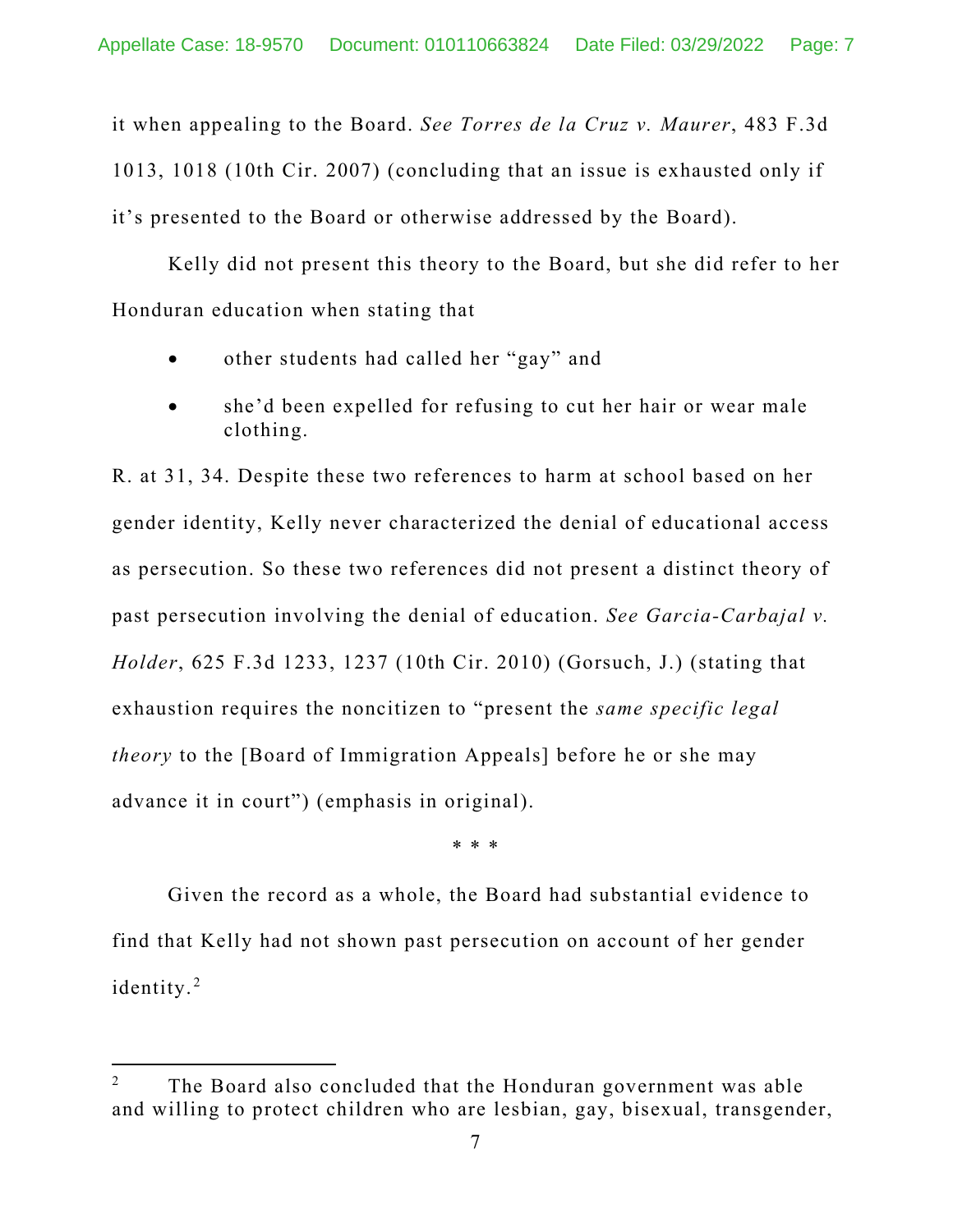# **B. The Board erred in rejecting Kelly's claim based on a fear of future persecution.**

Kelly also claims a well-founded fear of future persecution in Honduras on account of her identity as a transgender woman. The Board rejected this claim, reasoning that Kelly had failed to show a pattern or practice of persecution against transgender adults in Honduras.

# **1. A well-founded fear of future persecution may come from a pattern or practice of persecution.**

To establish a well-founded fear, an applicant must show (1) "a genuine, subjective fear of persecution" that is (2) objectively reasonable based on "'credible, direct, and specific evidence in the record.'" *Wiransane v. Ashcroft*, 366 F.3d 889, 893 (10th Cir. 2004) (quoting *Yuk v. Ashcroft*, 355 F.3d 1222, 1233 (10th Cir. 2004)). For the second element, an applicant must demonstrate a reasonable possibility of future persecution. *Uanreroro v. Gonzales*, 443 F.3d 1197, 1202 (10th Cir. 2006). The possibility can be reasonable even when the chance of future persecution is as low as 10 percent. *INS v. Cardoza-Fonseca*, 480 U.S. 421, 440 (1987).

Applicants may show that their fears are objectively reasonable based on membership in a group subject to "a pattern or practice" of persecution

and intersex. R. at 4. We need not address this conclusion because Kelly's claim of past persecution fails for other reasons.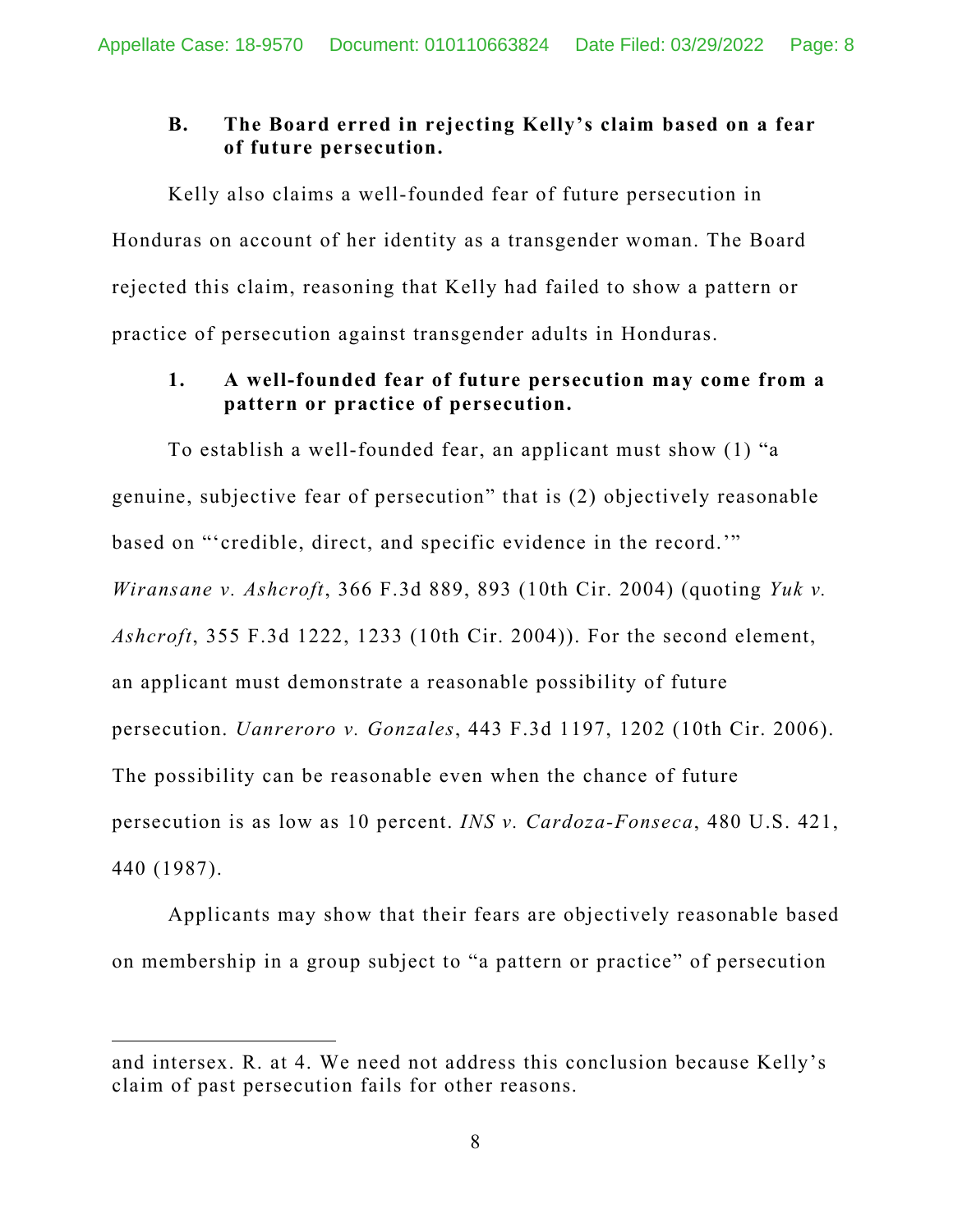in the country of removal. *Woldemeskel v. INS*, 257 F.3d 1185, 1190 (10th Cir. 2001); 8 C.F.R.  $\S$  1208.13(b)(2)(iii). A pattern or practice exists when the persecution is "systemic or pervasive." *Woldemeskel*, 257 F.3d at 1191 (quoting *Makonnen v. INS*, 44 F.3d 1378, 1383 (8th Cir. 1995)); *In re A-M-*, 23 I. & N. Dec. 737, 741 (BIA 2005).

#### **2. The Board found no pattern or practice of persecution.**

In rejecting Kelly's claim of a well-founded fear, the Board upheld the immigration judge's conclusion that Kelly had not demonstrated a pattern or practice of persecution against transgender individuals in Honduras. But the Board supplied no explanation. We can thus "consult[] the [immigration judge]'s more complete explanation." *Sidabutar v. Gonzales*, 503 F.3d 1116, 1123 (10th Cir. 2007); *see* Part II, above.

The immigration judge "recognize[d] that transgender women face hardships in Honduras," but observed that the government had enacted anti-discrimination laws and prosecuted some individuals who had committed crimes against lesbian, gay, bisexual, and transgender individuals. R. at 114. Based on this observation, the immigration judge concluded that transgender individuals did not face "systemic or pervasive persecution." *Id.* (quoting *Woldemeskel*, 257 F.3d at 1191).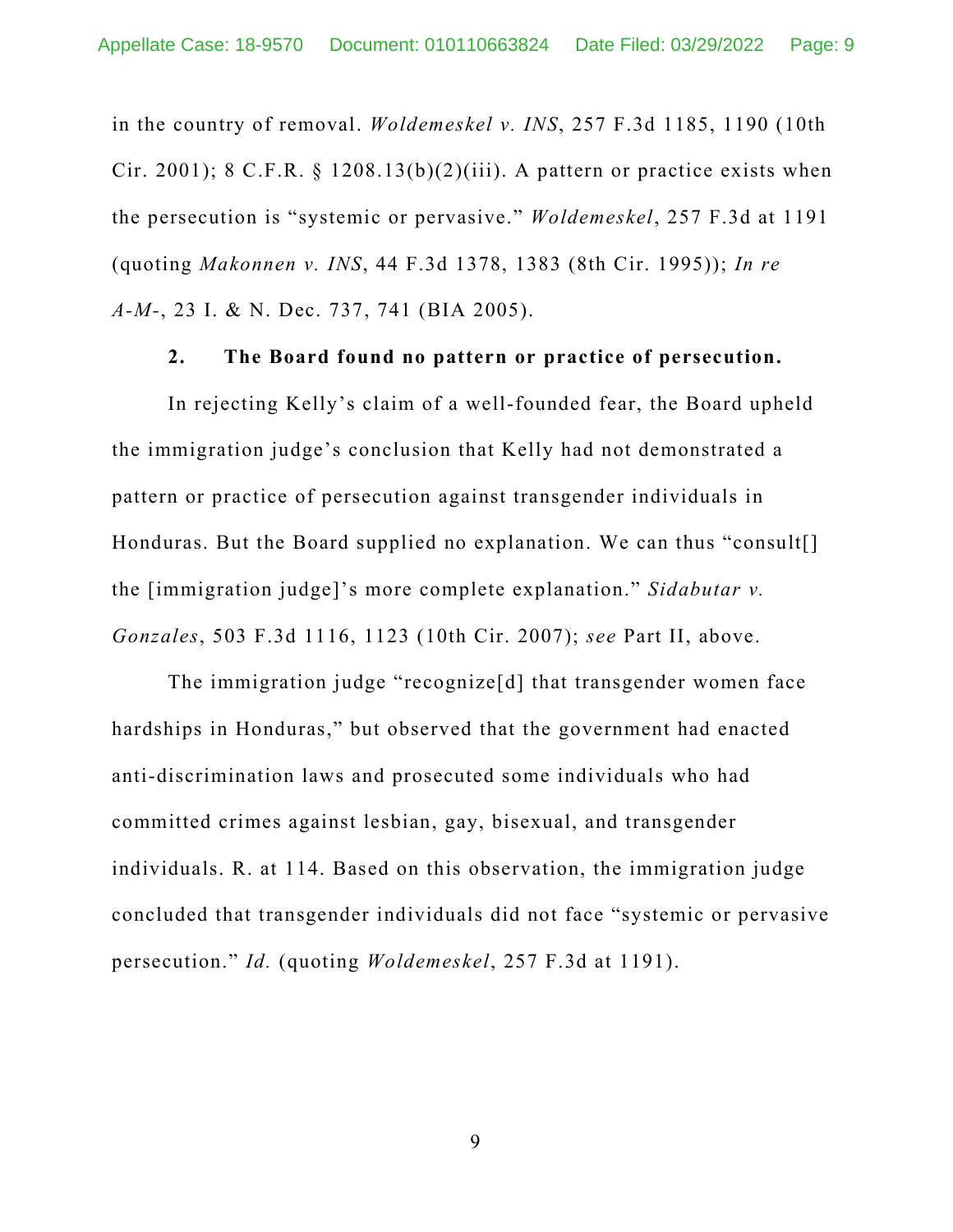### **3. There is pervasive violence against transgender women in Honduras.**

The agency found that Kelly had not shown a pattern or practice of persecution against transgender individuals in Honduras. We disagree. The acts of violence are so widespread that any reasonable adjudicator would find a pattern or practice of persecution against transgender women in Honduras. *See Doe v. Att'y Gen. U.S.*, 956 F.3d 135, 152 (3d Cir. 2020) (concluding that the Board erroneously failed to find a pattern or practice in Ghana of persecution against members of the lesbian, gay, bisexual, transgender, and intersex community); *Bromfield v. Mukasey*, 543 F.3d 1071, 1078 (9th Cir. 2008) (concluding that the Board erroneously failed to find a pattern or practice of persecution against gay men in Jamaica).

The record shows extensive evidence of widespread violence against transgender individuals in Honduras. *See* R. at 264 (2016 State Dep't Report) (stating that "human rights problems" include violence and harassment against Hondurans who are lesbian, gay, bisexual, transgender, and intersex); *id.* at 708 (2015 State Dep't Report) (same); *id.* at 354 (Expert Declaration of Dr. Ubaldo Herrera Coello) ("[Lesbian, gay, bisexual, transgender, and intersex] individuals in Honduras are murdered, attacked, threatened, and intimidated at alarming rates, and often in brutal and/or public ways."); *id.* (Expert Declaration of Dr. Ubaldo Herrera Coello) (stating that "gangs frequently target [lesbian, gay, bisexual,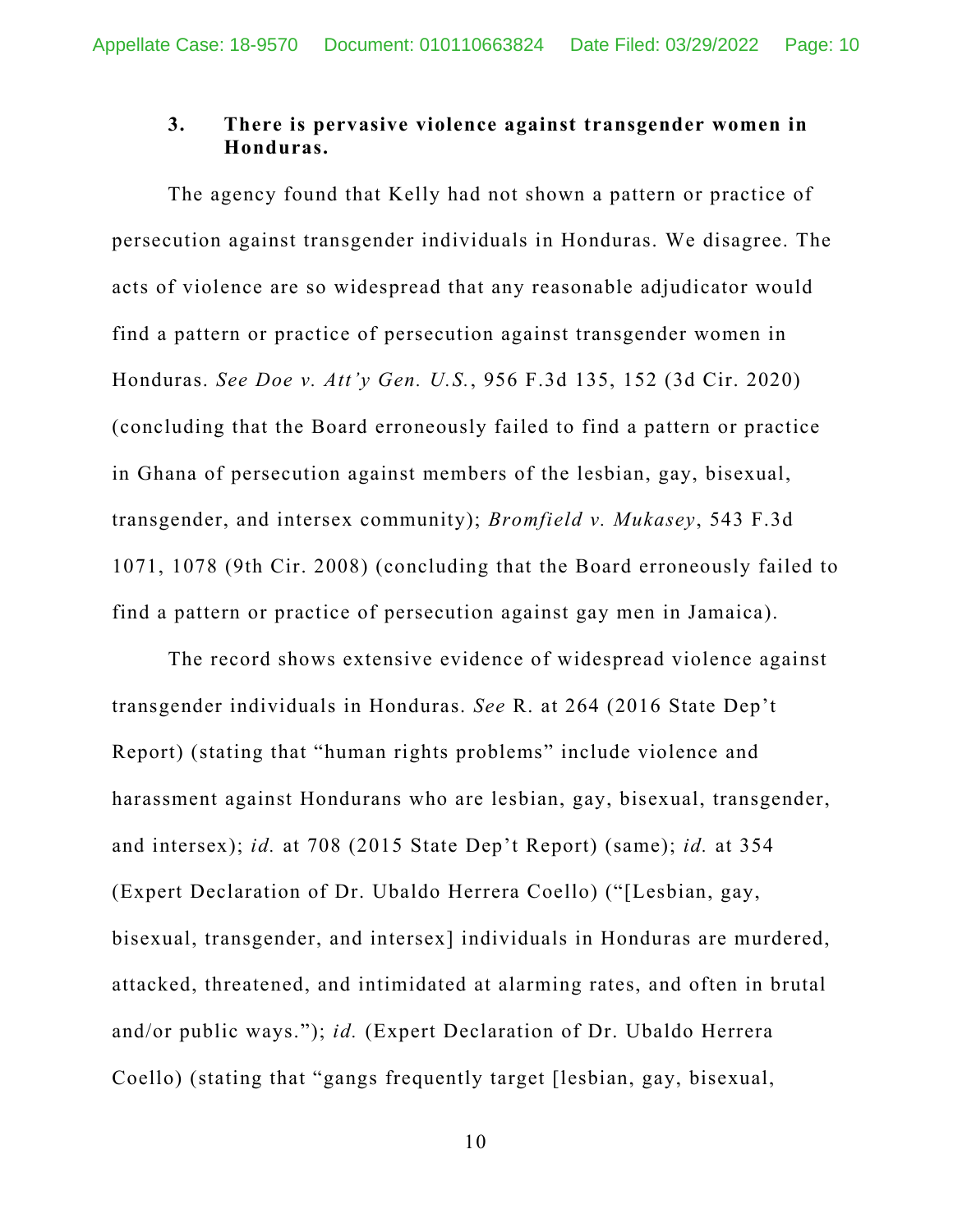transgender, and intersex] people . . . and subject them to physical and sexual violence, extortion, and forced labor, among other harms"); *id.* at 543 (Inter-American Commission on Human Rights Report) (stating "that killings of [lesbian, gay, bisexual, and transgender] people . . . tend to go unpunished, and that such cases are tainted from the start by discriminatory stereotypes based on victims' sexual orientation or gender identity or expression"); *id.* at 510 (Astraea Lesbian Foundation for Justice Report) ("[Lesbian, gay, bisexual, transgender, and intersex] individuals are particularly vulnerable to violence and death . . . ."); *id.* at 510–11 (Astraea Lesbian Foundation for Justice Report) (stating that between 2009 and 2013, the organization *Cattraches* recorded 120 violent deaths based on gender identity or sexual orientation); *id.* at 423 (translation of *El Espectador* article) (stating that Honduras had the highest rate of crimes against transgender individuals in the Northern Triangle region); *id.* at 467 (*Washington Blade* article) (describing the murder of a Honduran transgender activist and reporting that that "more than 240 people from [Honduras's lesbian, gay, bisexual, transgender, and intersex] community [were] murdered [from] 2008" to 2017).

### **4. Excerpts from the 2016 Country Report do not form a reasonable basis to question the pervasiveness of the persecution.**

The dissent draws on three statements found in the State Department's 2016 Country Report: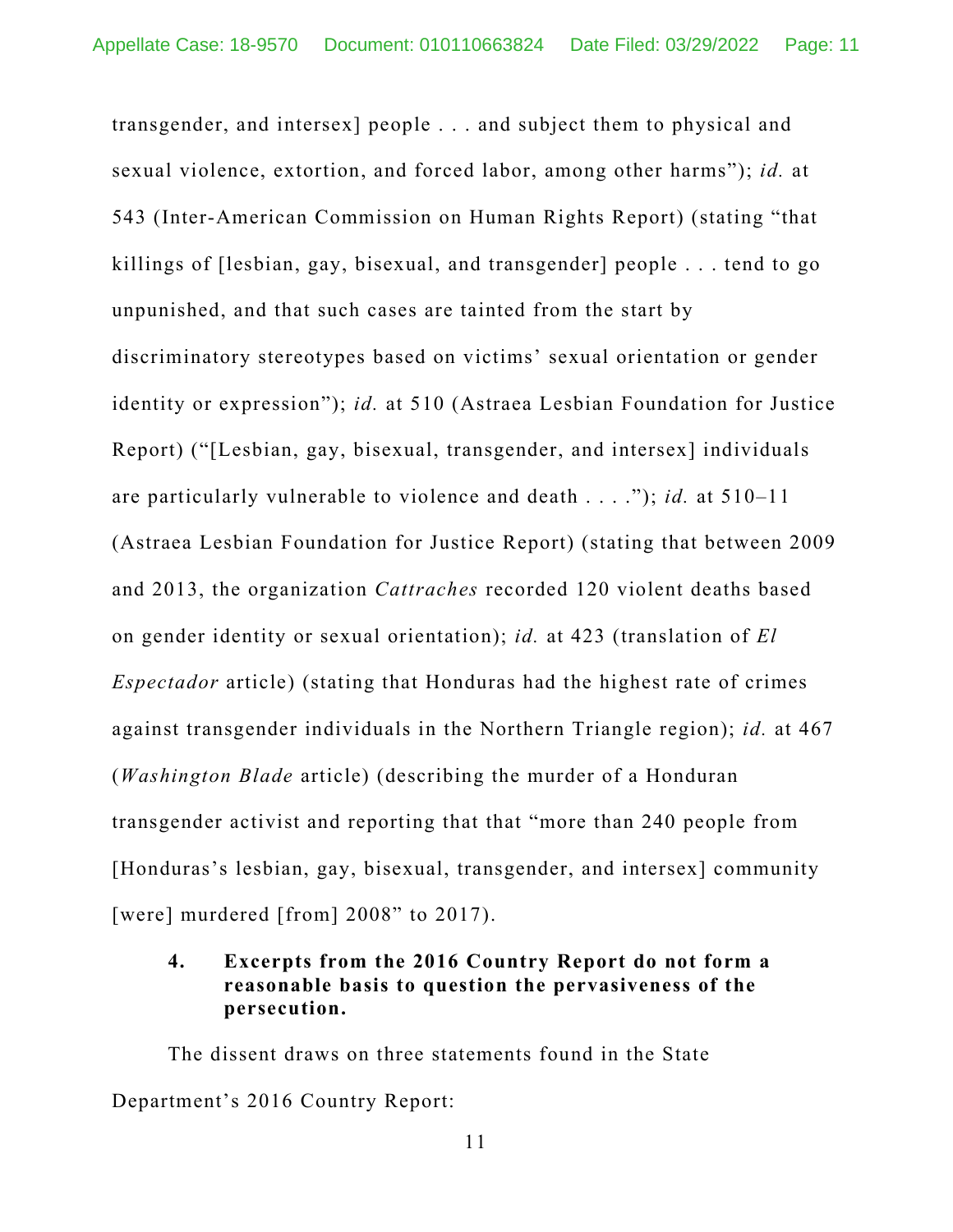- 1. Lesbian, gay, bisexual, transgender, and intersex groups have continued working with the government to address concerns about intimidation, fear of reprisal, and police corruption.
- 2. Honduras has added 30 new agents to investigate violence.
- 3. Law-enforcement officials are educating personnel to improve the effectiveness of responses to gender-based violence and violence against transgender persons.

Dissent at 6–7; *see* R. at 297–98. These efforts do not provide a reasonable basis to doubt widespread persecution of transgender women in Honduras.

The dissent cites the 2016 Country Report's discussion of meetings between the government and lesbian, gay, bisexual, transgender, and intersex groups, stating that this discussion suggests "alleviation of the plight of transgender women in Honduras." Dissent at 7. But these meetings confirmed the rampant violence. The cited excerpt states in its entirety:

The law states that sexual orientation and gender identity characteristics merit special protection from discrimination and includes these characteristics in a hate crimes amendment to the penal code. Nevertheless, social discrimination against [lesbian, gay, bisexual, transgender, and intersex] persons was widespread. As of October the special prosecutor for human rights was investigating nine formal complaints of discrimination by members of the [lesbian, gay, bisexual, transgender, and intersex] community in previous years. Representatives of [nongovernmental organizations] that focused on the right to sexual diversity alleged that the [Military Police for Public Order] and other elements of the security forces harassed and abused members of the community. As of August the [nongovernmental organization] Colectivo Color Rosa reported 11 violent deaths of [lesbian, gay, bisexual, transgender, and intersex] persons, similar to levels in previous years. In October the Public Ministry reported records of 218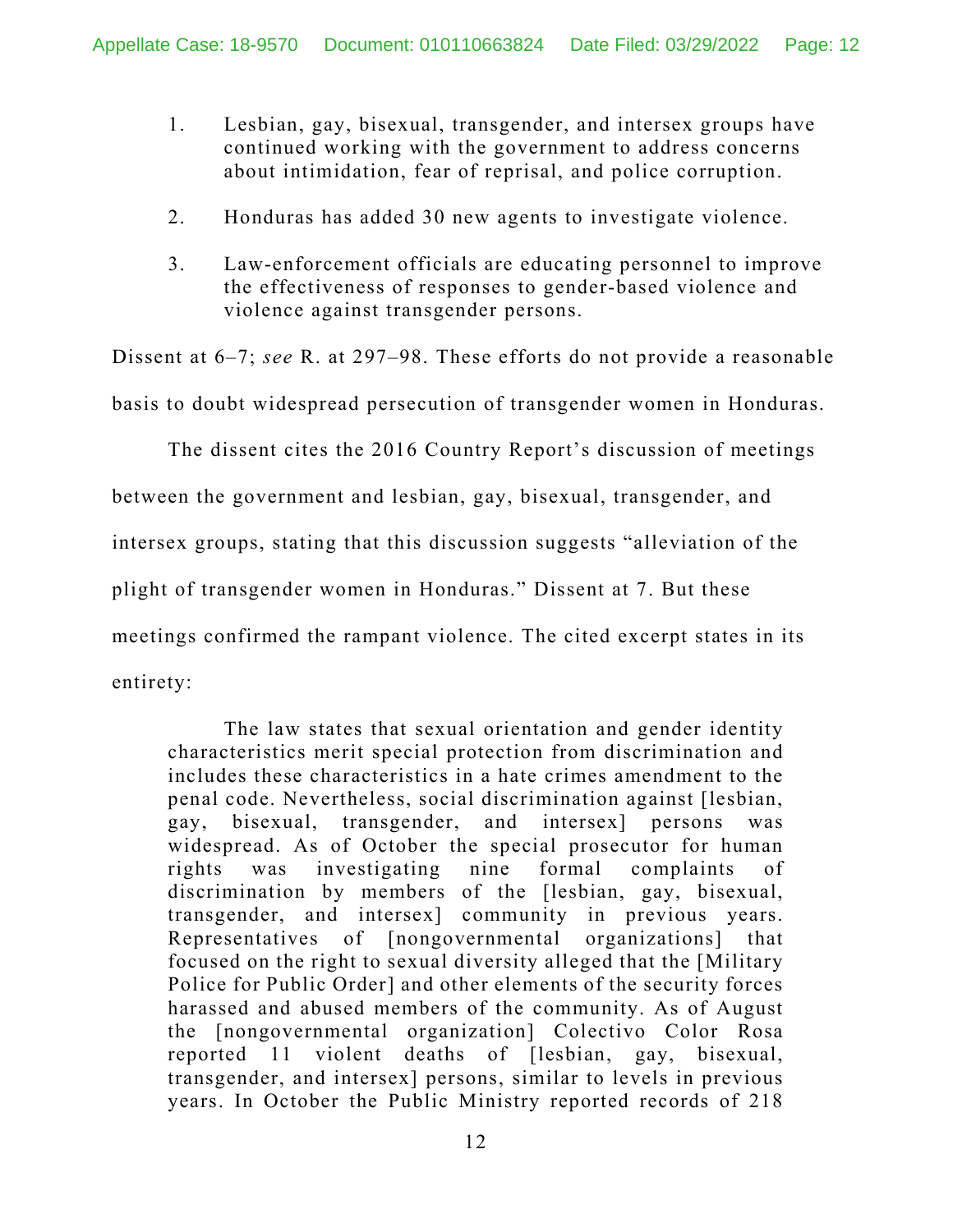cases of violent deaths of [lesbian, gay, bisexual, transgender, and intersex] individuals since 2009, of which 14 cases had resulted in convictions and 171 were still under investigation. [Nongovernmental organizations] also documented multiple instances of assaults and discrimination against members of the [lesbian, gay, bisexual, transgender, and intersex] community.

On June 2, [lesbian, gay, bisexual, transgender, and intersex] activist and community leader Rene Martinez was killed. Martinez was an activist in the ruling National Party, the president of [a lesbian, gay, bisexual, transgender, and intersex] association in San Pedro Sula, the leader of a local community council, and a volunteer with a community-based violence prevention program. As of early August, the [Honduran National Police's Violent Crimes Task Force] continued to investigate the case. It was uncertain whether his death was related to his [lesbian, gay, bisexual, transgender, or intersex] status or political activities.

[Lesbian, gay, bisexual, transgender, and intersex] rights groups asserted that government agencies and private employers engaged in discriminatory hiring practices. [Lesbian, gay, bisexual, transgender, and intersex] groups continued working with the [Honduran National Police's Violent Crimes Task Force], the Ministry of Security, and the Office of the Special Prosecutor for Human Rights to address concerns about intimidation, fear of reprisals, and police corruption.

R. at 297. We do not see how this excerpt regarding meetings could lead an

adjudicator to question the widespread nature of persecution against

transgender individuals.

The dissent also points to an observation in the 2016 Country Report

that the Honduran government enlisted 30 more agents and undertook new

educational programs. But the 2016 Country Report acknowledged that

• "[p]ervasive societal violence persisted" despite the governmental efforts and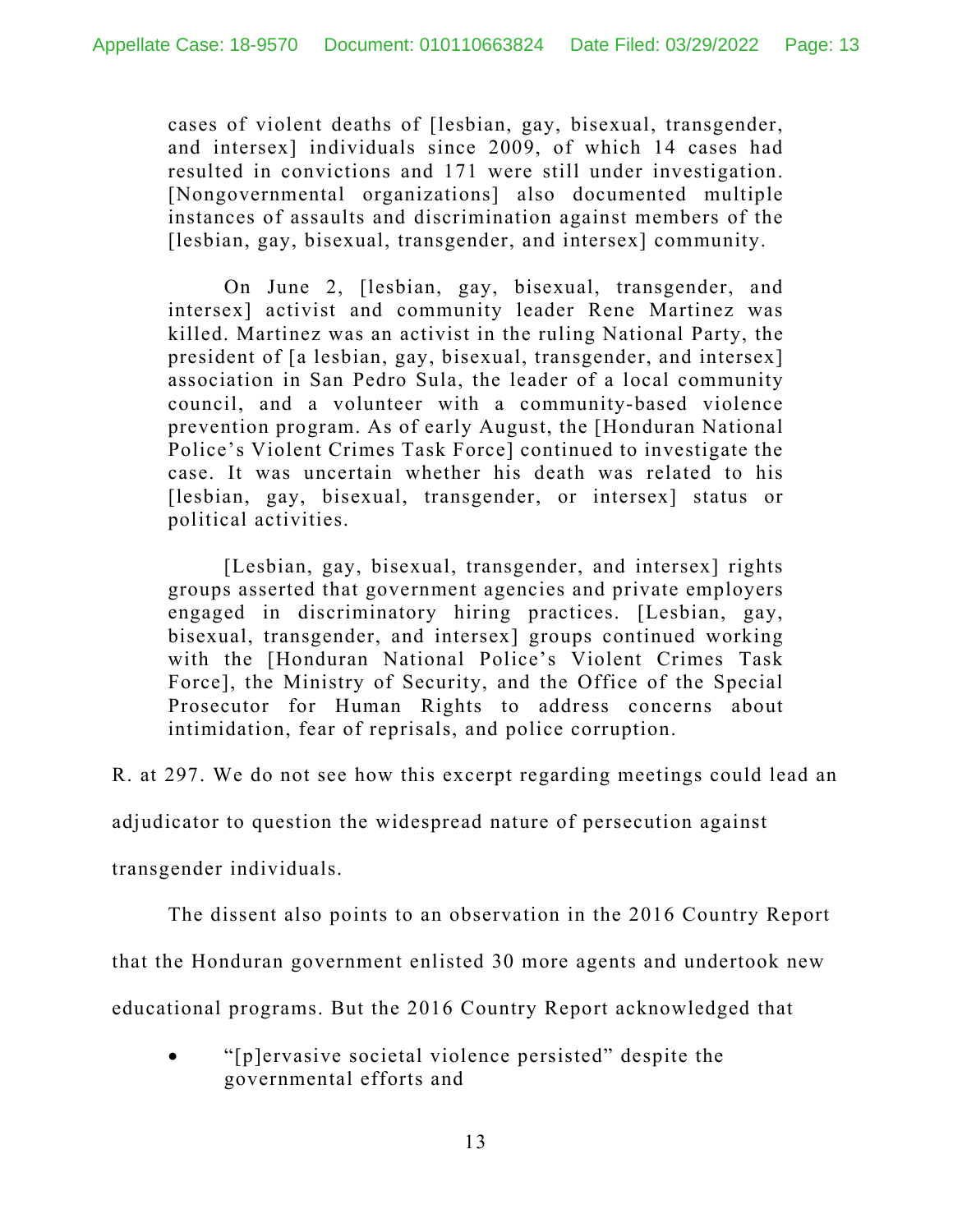• "[o]ther serious human rights problems were widespread impunity due to corruption in the investigative, prosecutorial, and judicial systems, and excessive use of force and criminal actions by members of the security forces."

R. at 264. Given the Country Report's assessment of the ongoing and pervasive societal violence—taking place with widespread impunity because of corruption in the Honduran government's investigative, prosecutorial, and judicial systems—we do not see how a factfinder could reasonably question a pattern or practice of persecution based on the assignment of 30 more agents or new educational efforts.

### **5. Anti-discrimination laws in Honduras are ineffective in curbing the pervasive persecution of transgender women.**

"The record contains significant evidence that (1) contrary to the Board's finding, *de jure* persecution *does* exist and (2) even if it did not, *de facto* persecution does." *Ali v. U.S. Att'y Gen.*, 931 F.3d 1327, 1335 (11th Cir. 2019) (emphasis in original). Consideration of *de facto*  persecution bears heavily on the existence of a pattern or practice. In considering *de facto* persecution, the immigration judge pointed to Honduras's passage of laws designed to prevent discrimination against transgender individuals. R. at 114. But when determining whether the persecution is systemic or pervasive, we must consider the effectiveness of these measures. *See Bringas-Rodriguez v. Sessions*, 850 F.3d 1051, 1072 (9th Cir. 2017) (en banc) (noting that adjudicators should "consider the difference between a country's enactment of remedial laws and the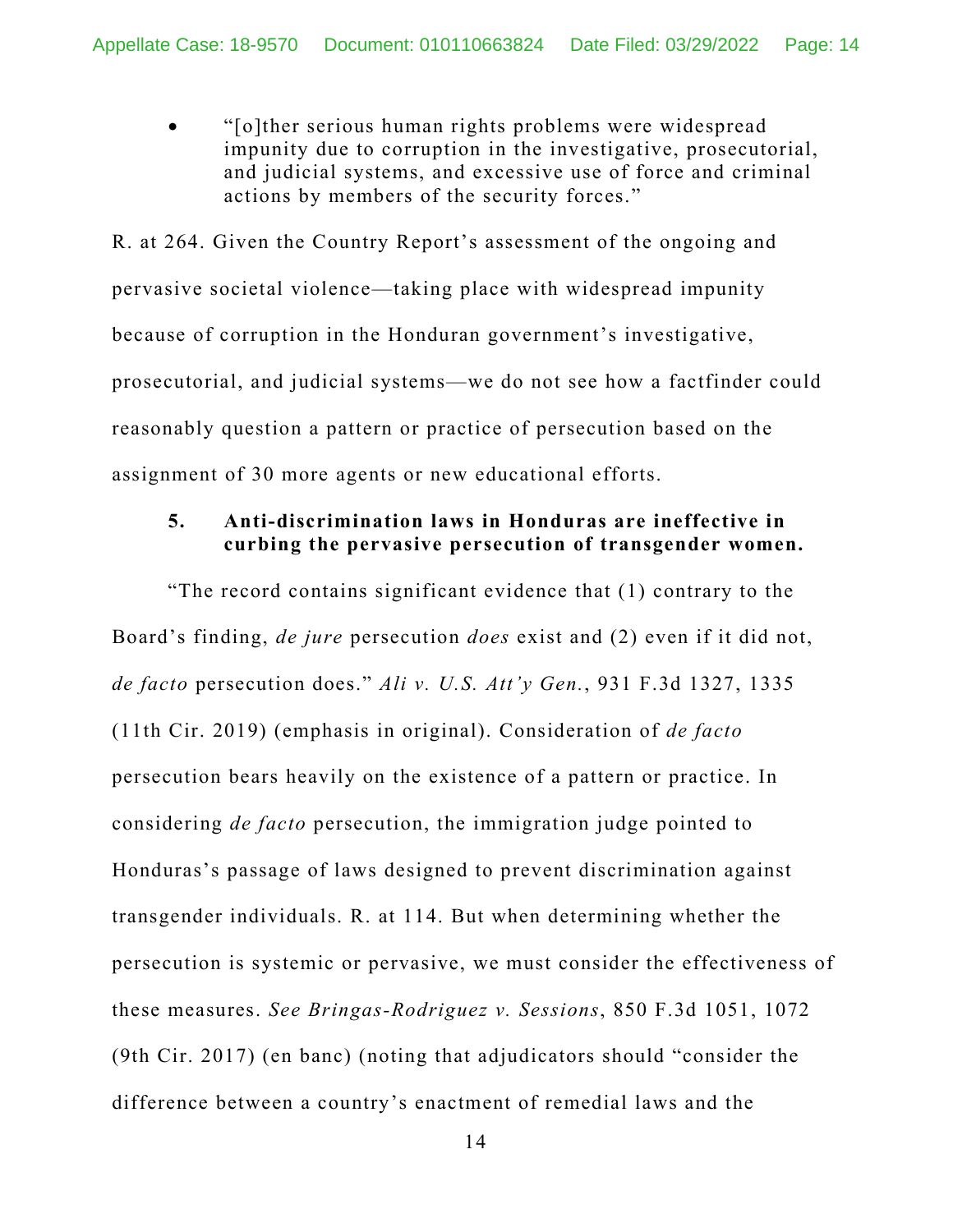eradication of persecutory practices, often long ingrained in a country's culture"); *Bromfield v. Mukasey*, 543 F.3d 1071, 1077–78 (9th Cir. 2008) (focusing consideration of a well-founded fear on how the government implements a statute rather than the existence of the statute). In our view, any reasonable adjudicator would have been compelled to regard the antidiscrimination laws inadequate to stem the widespread persecution against transgender women in Honduras.

Despite the continued onslaught against transgender women in Honduras, the dissent points to the country's laws as a basis to deny a pattern or practice of persecution. But the State Department concluded that the Honduran government had been ineffective in enforcing the statutory protections for individuals who are lesbian, gay, bisexual, or transgender. *See* R. at 303 (2016 State Dep't Report) ("The government did not effectively enforce these laws and regulations."); *id*. at 745 (2015 State Dep't Report) (same); *id.* at 739 (2015 State Dep't Report) (stating that there was "an apparent rollback of these protections in the new draft penal code").

The rest of the record echoes this conclusion, confirming the failure of the Honduran government to effectively enforce laws protecting individuals who are lesbian, gay, bisexual, or transgender. *See id.* at 526 (Inter-American Commission on Human Rights Report) (stating that there is "an inadequate judicial response that fuels impunity, corruption, and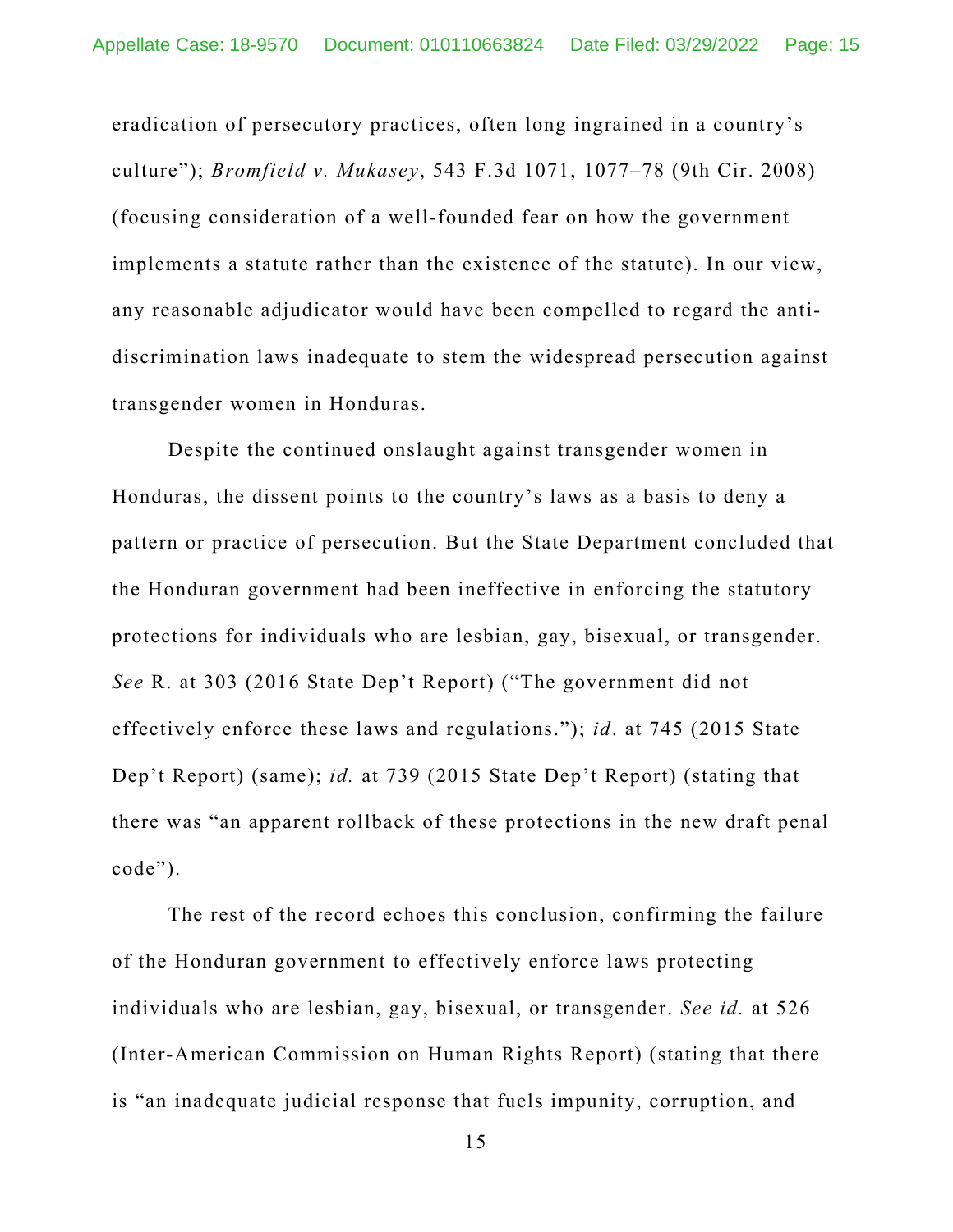high levels of poverty and inequality"); *id.* at 514 (Astraea Lesbian Foundation for Justice Report) ("Holding the judicial system accountable for enforcing and applying the reformed law remains a major hurdle.").

### **6. The Honduran government does not effectively prosecute crimes committed against transgender women.**

The immigration judge pointed not only to the anti-discrimination laws but also to the Honduran government's prosecution of "individuals who commit crimes against the [lesbian, gay, bisexual, and transgender] community." *Id.* at 114. In addressing these prosecutions, the immigration judge relied on a Country Report from the State Department, which had reflected "218 cases of violent deaths of [lesbian, gay, bisexual, transgender, and intersex] individuals since 2009, of which 14 cases had resulted in convictions and 171 [had remained] under investigation." *Id.* at 297 (2016 State Dep't Report).

But the 2015 Country Report concluded that the infrequent criminal prosecutions hadn't diminished the abuses of human rights, adding that these abuses had continued with "widespread impunity":

The government took some steps to prosecute and punish officials who committed abuses, including arresting and charging members of Congress, judges, prosecutors, mayors and other local authorities, and police officers, but corruption, intimidation, and *the poor functioning of the justice system contributed to widespread impunity*. Civilian authorities arrested and investigated members of security forces alleged to have committed human rights abuses. *Impunity, however, remained a serious problem*, with prosecution in some cases of military and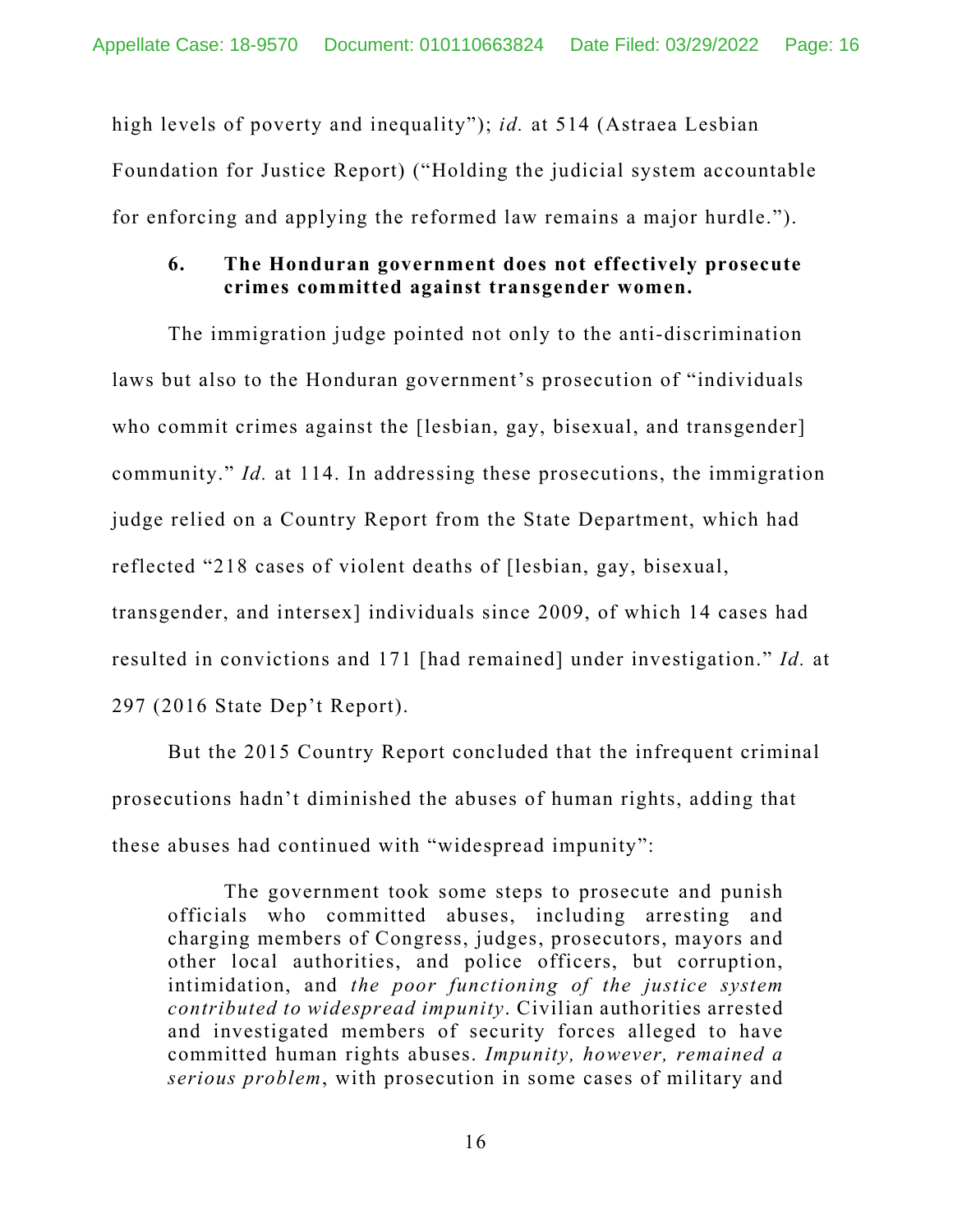police officials charged with human rights violations moving too slowly or remaining inconclusive.

*Id.* at 708–09 (emphasis added);<sup>[3](#page-16-0)</sup> see also id. at 739 (2015 State Dep't) Report) (stating "that 92 percent of crimes committed against [lesbian, gay, bisexual, transgender, and intersex] persons were not investigated"); *accord id.* at 544 (Inter-American Commission on Human Rights Report) ("[T]here are few prosecutions or convictions because the national investigation system lacks the necessary tools to recover evidence, and the judicial system does not provide effective protection for witnesses in cases involving violence against [lesbian, gay, bisexual, and transgender] people.").

Indeed, the record overwhelmingly shows that law-enforcement officers are frequently the perpetrators of violence against transgender women. *See id.* at 355 (Expert Declaration of Dr. Ubaldo Herrera Coello)

<span id="page-16-0"></span>The dissent quotes the sentence stating that "authorities arrested and investigated members of the security forces alleged to have committed human rights abuses." Dissent at 5. The surrounding sentences provided context. For example, right before this statement, the Country Report said: "The government took some steps to prosecute and punish officials who committed abuses, including arresting and charging members of Congress, judges, prosecutors, mayors and other local authorities, and police officers, *but corruption, intimidation, and the poor functioning of the justice system contributed to widespread impunity*." R. at 708–09 (emphasis added). And right after the statement quoted by the dissent, the Country Report concluded: "*Impunity, however, remained a serious problem*, with prosecution in some cases of military and police officials charged with human rights violations moving too slowly or remaining inconclusive. *Id.* (emphasis added).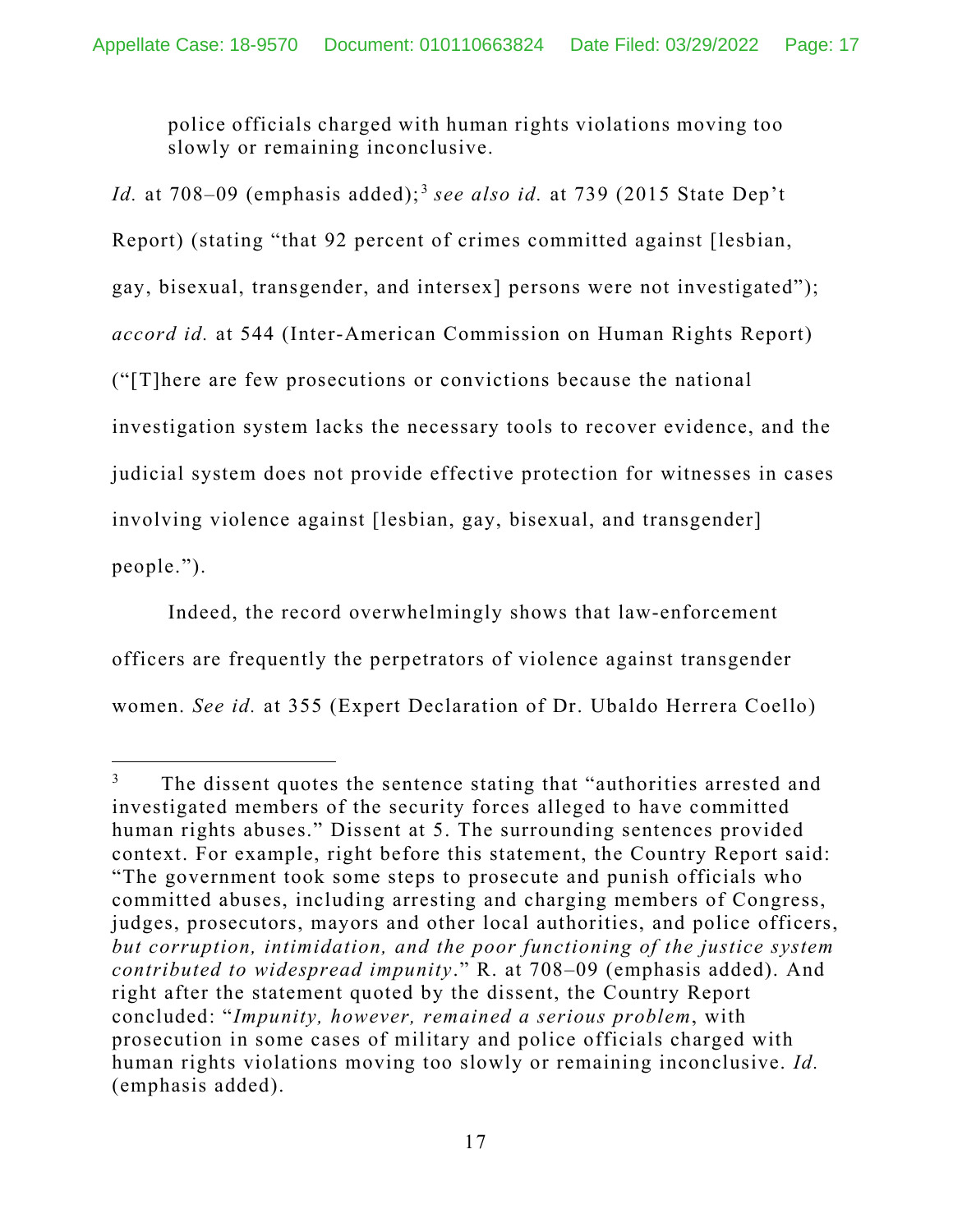("[T]he authorities themselves have directly abused and discriminated against [lesbian, gay, bisexual, transgender, and intersex] communities . . . creat[ing] a widespread perception that the police constitute some of the greatest perpetrators of human rights abuses against [lesbian, gay, bisexual, transgender, and intersex] individuals in Honduras."); *id.* at 535 (Inter-American Commission on Human Rights Report) ("Trans women human rights defenders are also subjected to arbitrary arrest, extortion and threats from police officers."). For example, an international commission observed that Honduran police were using a 2001 statute to arrest transgender women for immodesty, immorality, and disturbance of public tranquility:

[L]egislation still exists in Honduras, which, in practice, creates situations that violate human rights, in particular to the detriment of transgender people. For example, the 2001 Police and Social Coexistence Act . . . facilitates police abuse and arbitrary detention of transgender people .... This law ... gives police the authority to arrest anyone who "violates modesty, decency and public morals" or who "by their immoral behavior disturbs the tranquility of the neighbors." Thus, it is indicated that transgender people, particularly transgender women, are at risk of being subjected to abuse and arbitrary arrest by the police . . . .

*Id.* at 542–43 (Inter-American Commission on Human Rights Report) (footnotes omitted).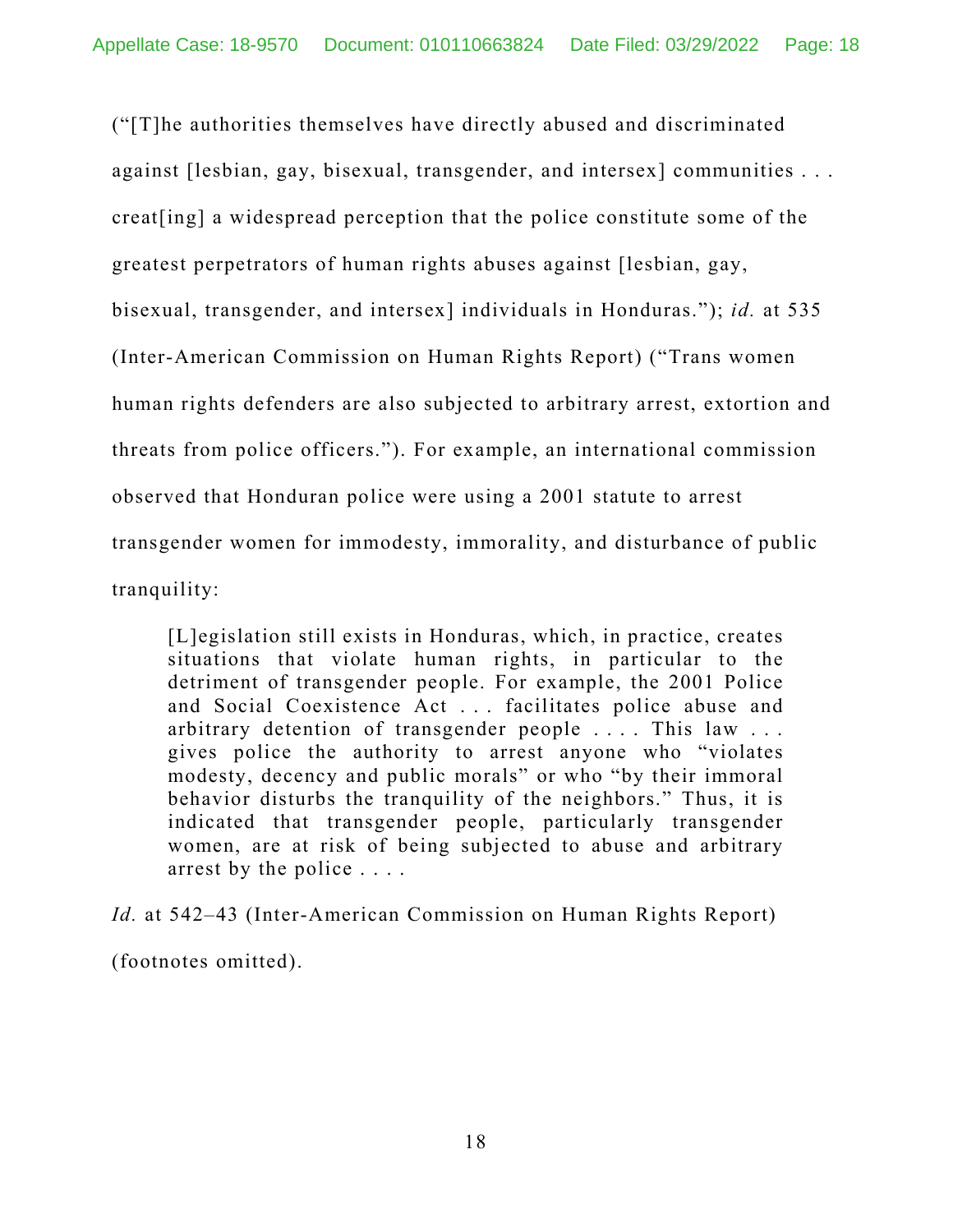#### **7. The out-of-circuit opinions cited by the dissent do not address the effectiveness of Honduras's protective measures.**

The dissent points not only to Honduras's fruitless efforts but also to

- two unpublished opinions by the Eleventh and Third Circuits (*Cazares-Zandre v. United States Attorney General*, 791 F. App'x 96 (11th Cir. 2019) (per curiam) (unpublished) and *Martinez-Almendares v. Attorney General*, 724 F. App'x 168 (3d Cir. 2018) (unpublished)) and
- a published Third Circuit opinion (*Gonzalez-Posadas v. Attorney General United States*, 781 F.3d 677 (3d Cir. 2015)).

These opinions provide little guidance.

The dissent relies largely on *Cazares-Zandre v. United States Attorney General*, 791 F. App'x 96 (11th Cir. 2019) (per curiam) (unpublished). But *Cazares-Zandre* didn't address the merits of an asylum claim, which is all we are addressing here. There the Eleventh Circuit addressed an asylum claim, but only as to the applicant's eligibility after a conviction. *Id.* at 101–03; *see* 8 U.S.C. § 1231(b)(3)(B)(ii). The court didn't discuss the merits of the asylum claim, and the word "persecution" never appears in the opinion. *See Cazares-Zandre*, 791 F. App'x at 96–106.

The discussion cited by the dissent instead addressed relief under the Convention Against Torture. *Id.* at 103–04. This distinction matters because the Convention Against Torture heightens the petitioner's evidentiary burden. *See Fuentes-Erazo v. Sessions*, 848 F.3d 847, 852 (8th Cir. 2017) (noting that the Convention Against Torture involves a "generally more onerous standard than that for asylum or withholding of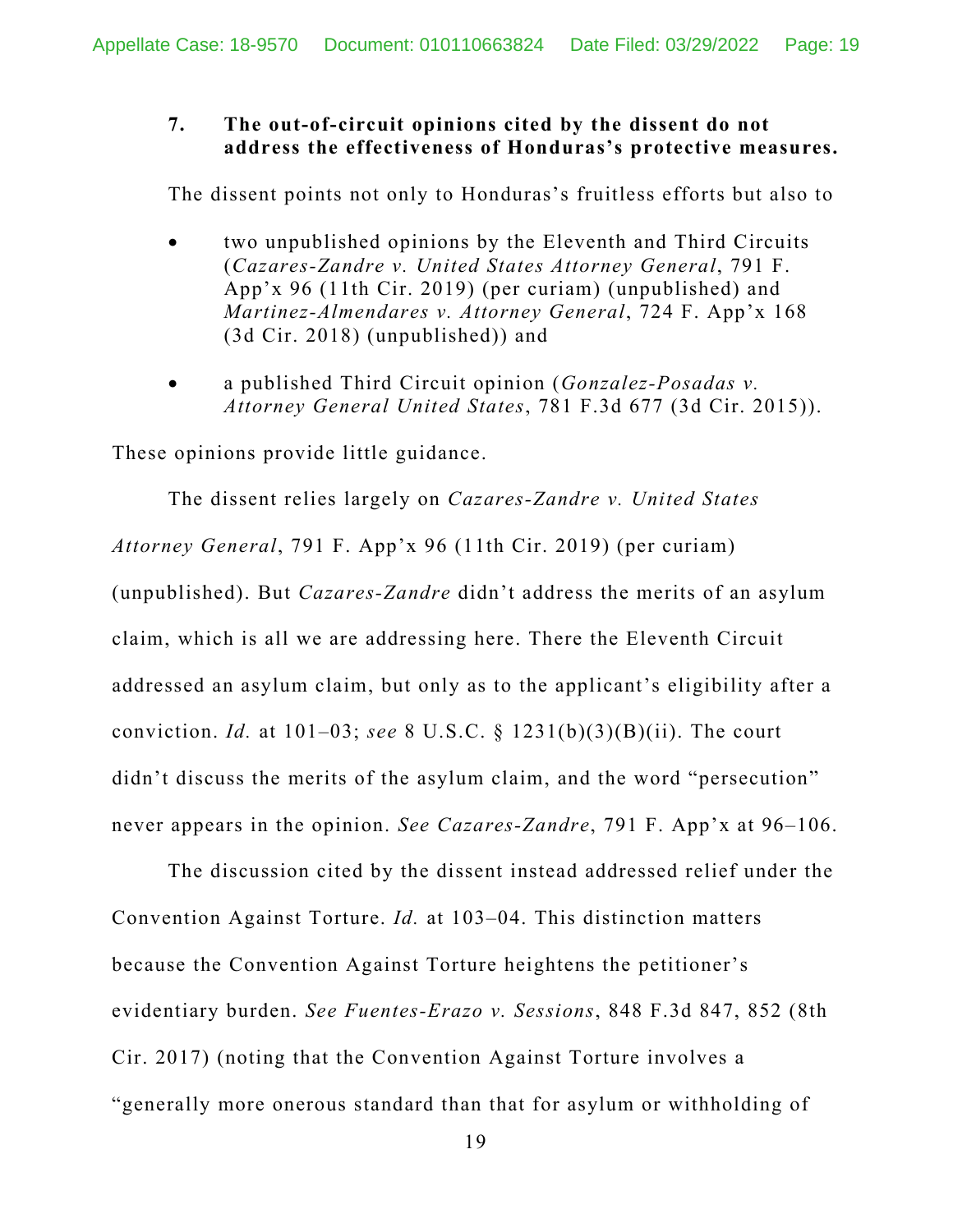removal") (internal quotations & citation omitted). Because *Cazares-Zandre* involved the Convention Against Torture rather than asylum, the noncitizen had to prove that she would "'more likely than not' be tortured" in Honduras. 791 F. App'x at 103 (quoting 8 C.F.R. § 208.16(c)(2)). But Kelly was seeking asylum, so she needed only to show a reasonable possibility of persecution. *INS v. Cardoza-Fonseca*, 480 U.S. 421, 440 (1987); *see* Part III(B)(1), above.

The dissent points out that the *Cazares-Zandre* court relied on evidence of measures designed to protect Hondurans who are lesbian, gay, bisexual, and transgender. Despite the existence of those measures, our issue involves their effectiveness rather than the Honduran government's good intentions. *See, e.g.*, *Bringas-Rodriguez v. Sessions*, 850 F.3d 1051, 1072 (9th Cir. 2017) (en banc) (explaining that a disconnect often exists between a country's commitment to protect lesbian, gay, bisexual, transgender, or intersex individuals and the reality of persecution against those individuals). And as the dissent points out, the Eleventh Circuit's unpublished opinion in *Cazares-Zandre* "acknowledged that civilians and government officials in Honduras have subjected [lesbian, gay, bisexual, and transgender] community members to horrible violence." Dissent at 2 n.1 (citing *Cazares-Zandre*, 791 F. App'x at 103–04).

Though the Eleventh Circuit acknowledged horrible violence against individuals who were lesbian, gay, bisexual, or transgender, the narrow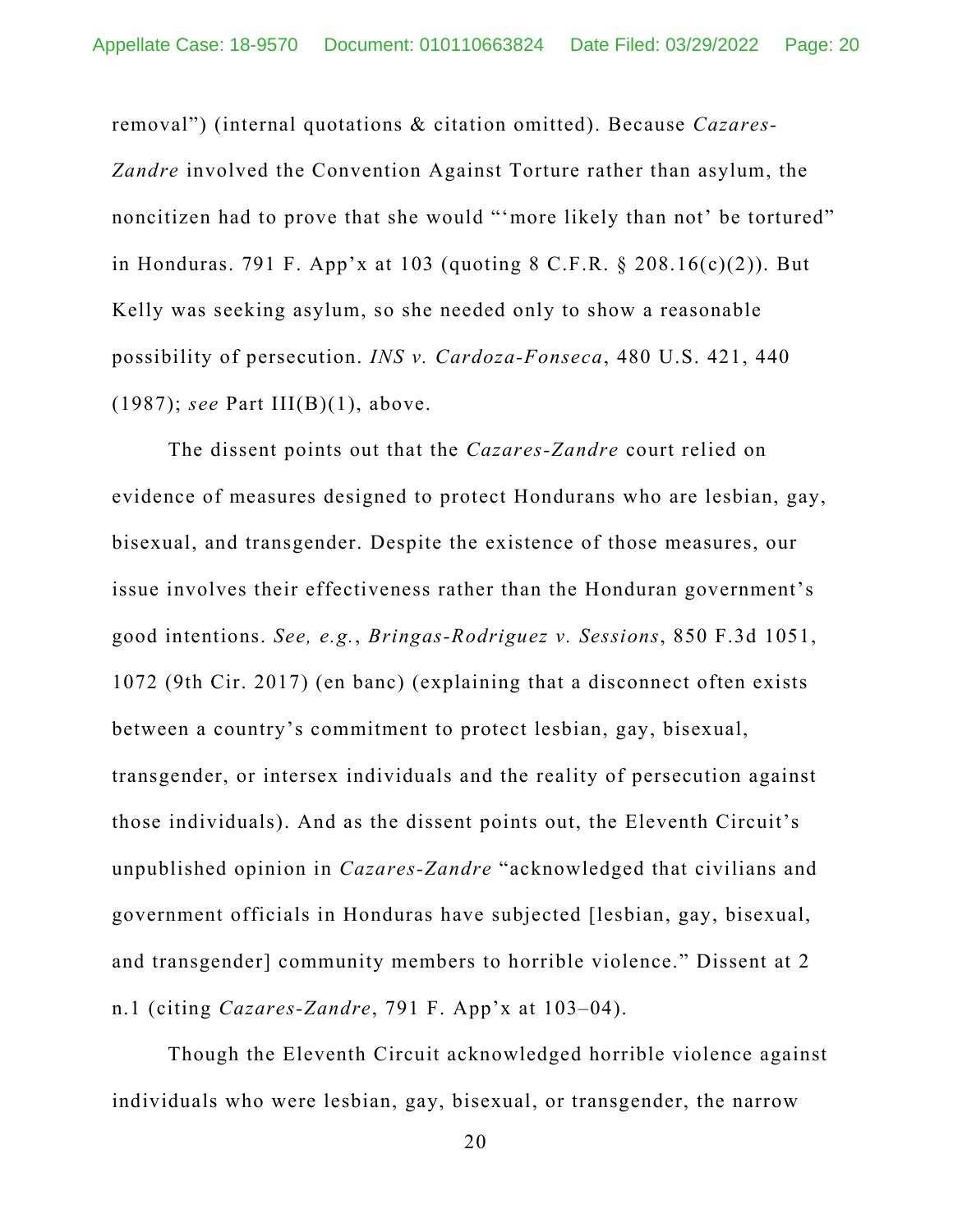issue in *Cazares-Zandre* was whether the petitioner could show a likelihood that she would personally experience torture upon her return to Honduras. *Cazares-Zandre*, 791 F. App'x at 104. Respectfully, we don't think that this opinion bears in a meaningful way on the existence of a pattern or practice of persecution against transgender women in Honduras.

The dissent also relies on the Third Circuit's opinion in *Martinez-Almendares v. Attorney General*, 724 F. App'x 168 (3d Cir. 2018) (unpublished). As the dissent points out, the Third Circuit discussed the "troubling statistic that 92% of crimes against [lesbian, gay, bisexual, and transgender] individuals went unsolved due to inadequate investigation." *Id.* at 172. The court discounted this statistic, reasoning that the petitioner had failed to "compare that statistic to the rate at which crimes against the general population were solved or investigated." *Id.*

This reasoning doesn't relate to the systemic or pervasive nature of the persecution. Unlike the petitioner in *Martinez*-*Almendares*, Kelly presented evidence that Honduran law-enforcement officers had frequently engaged in the persecution of transgender individuals in Honduras. *See*  Part III(B)(6), above. In the face of this frequent persecution, the Third Circuit's reasoning suggests a general impotency of the Honduran government to combat crime.

Finally, the dissent relies on *Gonzalez-Posadas v. Attorney General United States*, 781 F.3d 677 (3d Cir. 2015). There the Third Circuit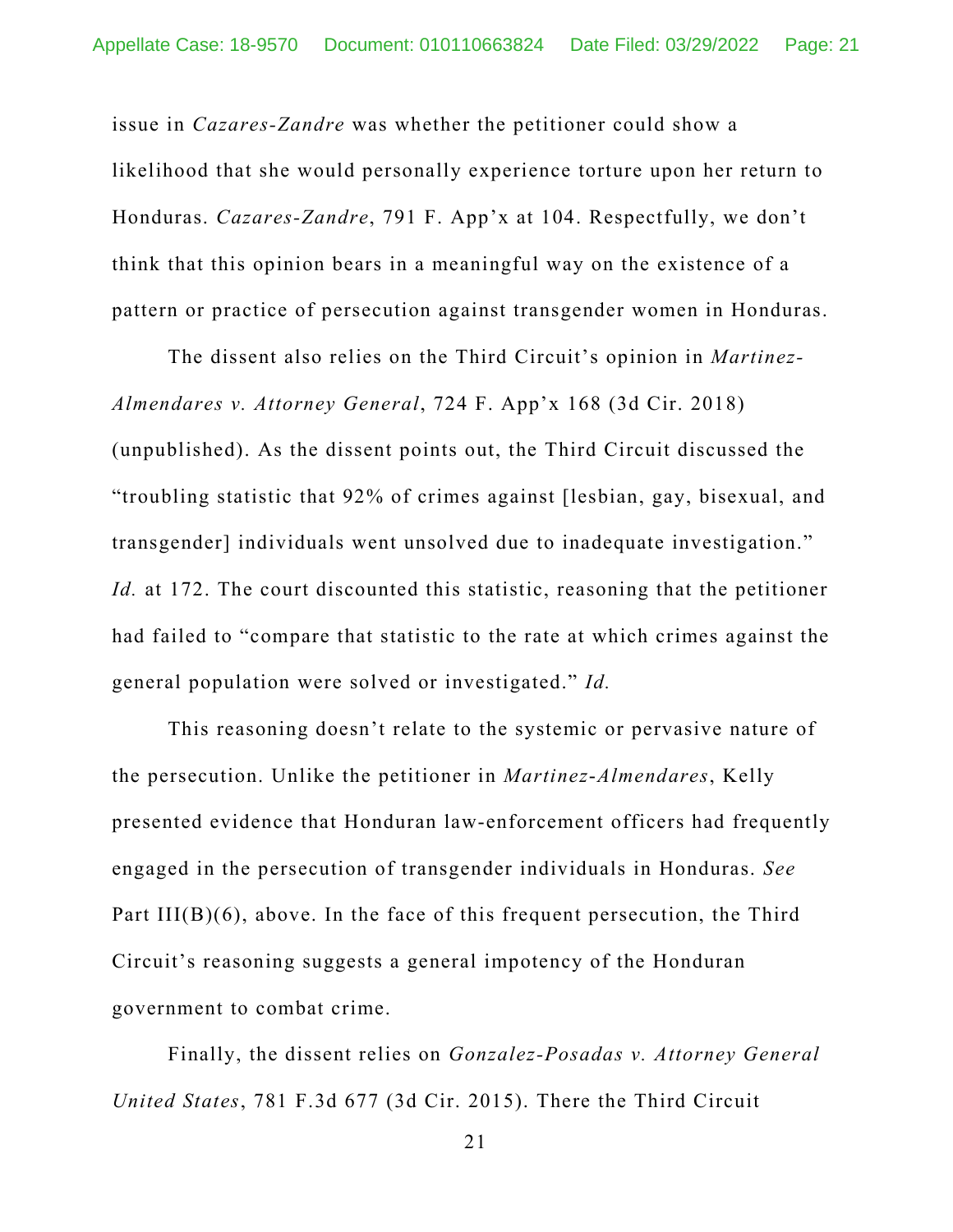considered a claim of statutory withholding of removal, not asylum. *Id.* at 680. So the petitioner had to prove that persecution was "more likely than not." *Id.* at 684–88; *see* 8 C.F.R. § 1208.16(b)(2). Here, though, Kelly had to show only that her fear of persecution had been "well-founded." *Cardoza-Fonseca*, 480 U.S. at 431; *see* Part III(B)(1), above.

On top of the difference in issues, the *Gonzalez-Posadas* court pointed only to the existence of measures to investigate crimes, not the effectiveness of those measures. For example, the court relied on the Honduran government's establishment of a special unit to investigate crimes against vulnerable groups as evidence that persecution was not "more likely than not." *Gonzalez-Posadas*, 781 F.3d at 688. We too recognize that Honduras has enacted measures to combat crimes against vulnerable groups, including the transgender community. But the court didn't suggest meaningful help from those measures.

Neither *Gonzalez-Posadas* nor any of the other cited authorities point to any evidence suggesting that Honduras's measures have slowed the widespread persecution of transgender women.

\* \* \*

The record as a whole would have compelled any reasonable adjudicator to find a pattern or practice of persecution against transgender women in Honduras.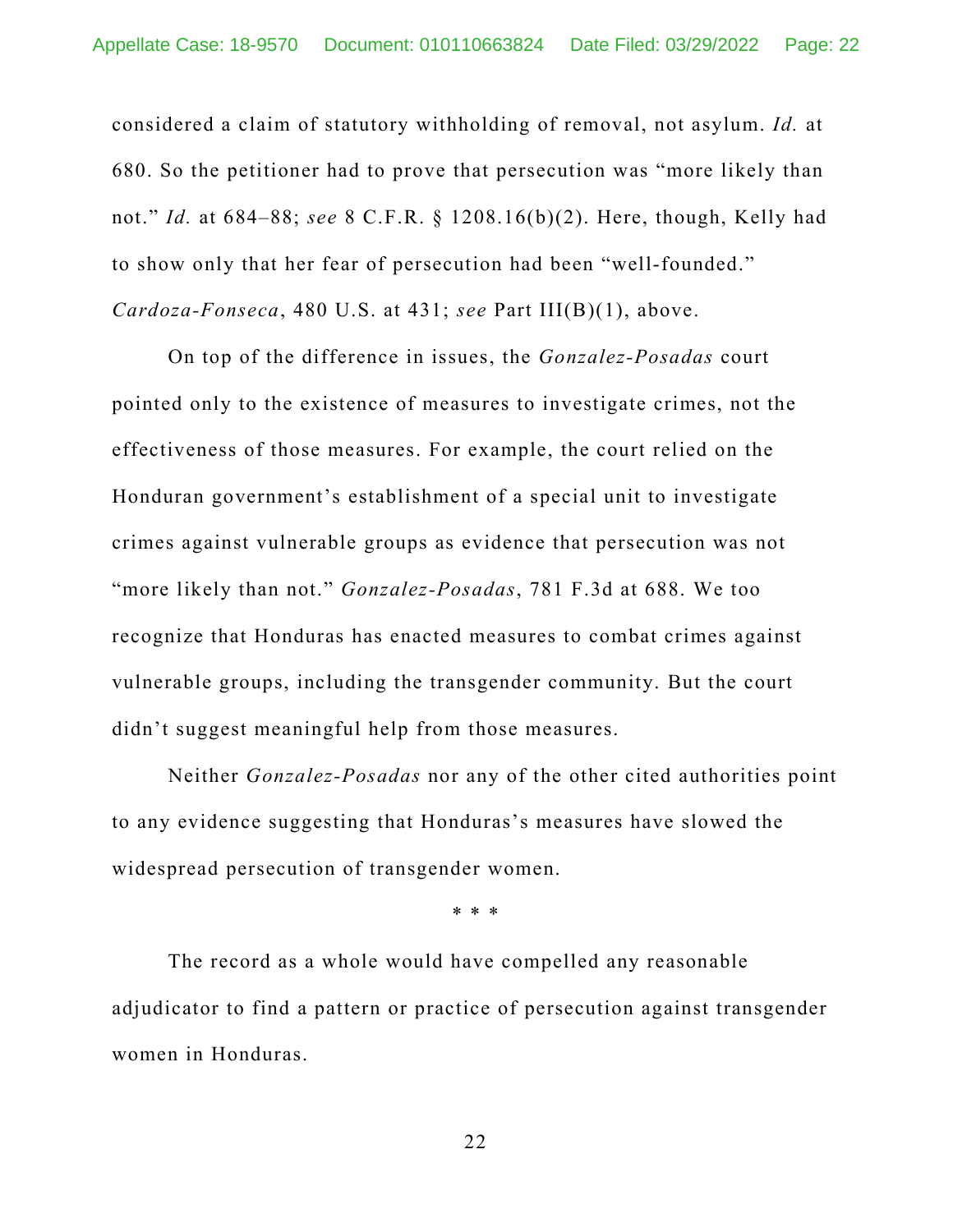# **IV. We remand for the Board to reconsider the applications for asylum, withholding of removal, and deferral of removal.**

Kelly applied not only for asylum but also for withholding of removal and deferral of removal. The Board rejected these applications based solely on Kelly's ineligibility for asylum. But we conclude that Kelly is eligible for asylum. So we remand for the Board to reconsider not only the availability of asylum, but also the potential availability of withholding of removal and deferral of removal.

Petition granted.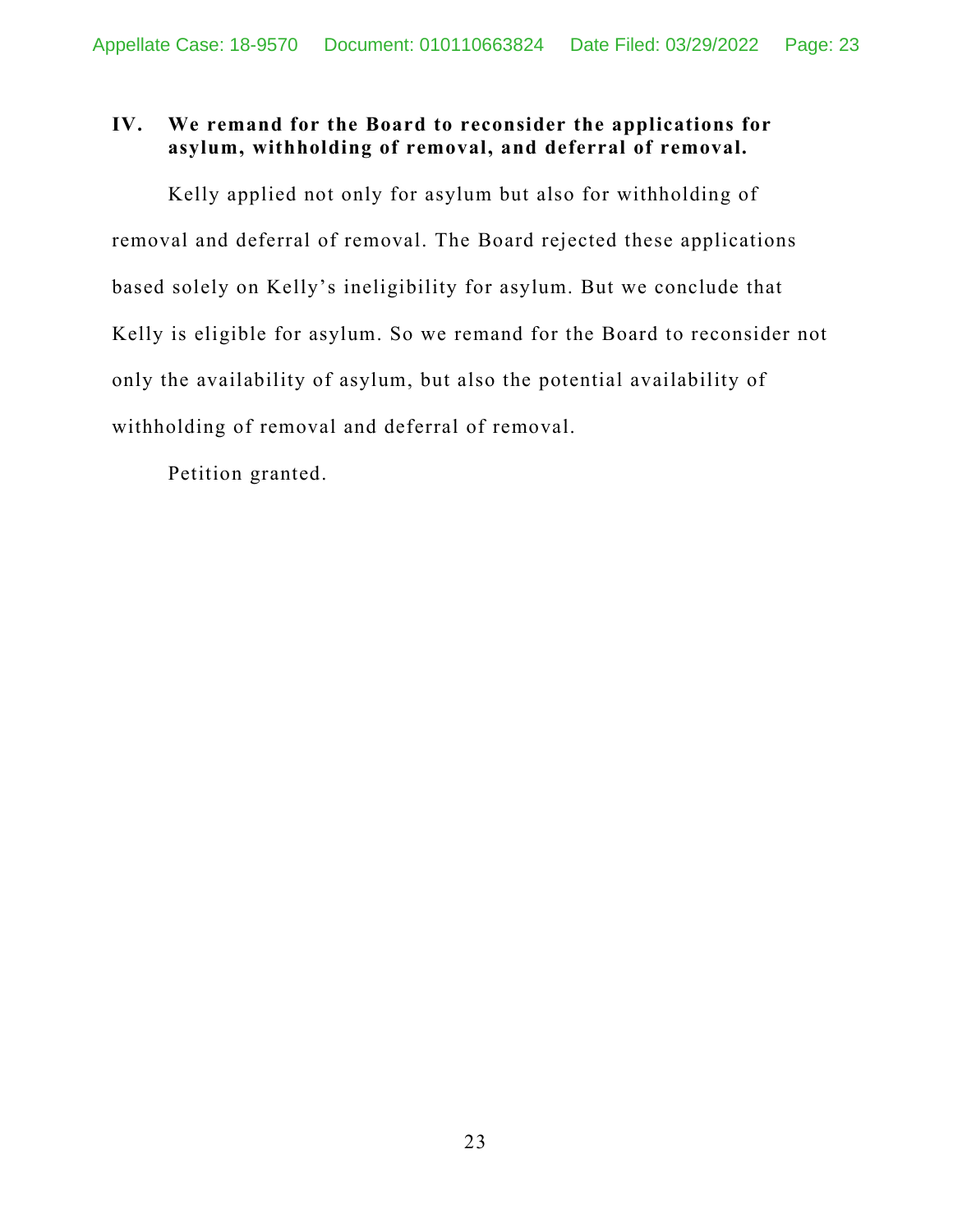#### 18-9570, Gonzalez Aguilar v. Garland

#### **CARSON**, J. concurring in part and dissenting in part

No one can question the suffering Petitioner Kelly Gonzalez Aguilar has experienced over the course of her life. Her tragic story evokes sympathy for her plight and, while I might decide this case differently than the immigration judge or the BIA, my de novo review of this petition matters not. Congress mandates that we reverse factual findings *only* when evidence is so compelling that no reasonable factfinder could find as the BIA did—a high bar indeed. In my opinion, the evidence is not so compelling. The perhaps unintended result of the majority opinion is a policy victory for certain asylum seekers. But in my opinion, one we should not award. That responsibility lies with the other branches of government.

Let me start with where I and the majority agree—that no reversible error exists in the BIA's finding that Petitioner failed to establish past persecution by her uncle based on her transgender identity and that we lack jurisdiction to consider Petitioner's argument that school authorities persecuted her. I respectfully part ways with the majority when it comes to the question of future persecution.

Having reviewed the entire record, substantial evidence supports the BIA's determination that Petitioner failed to establish a well-founded fear of future persecution. I cannot agree with the majority that the documentary evidence of conditions in Honduras *compels* the conclusion that Petitioner has a well-founded fear of persecution because of her transgender identity. Record evidence shows that Honduras has responded to protect LGBT individuals, including enacting a law that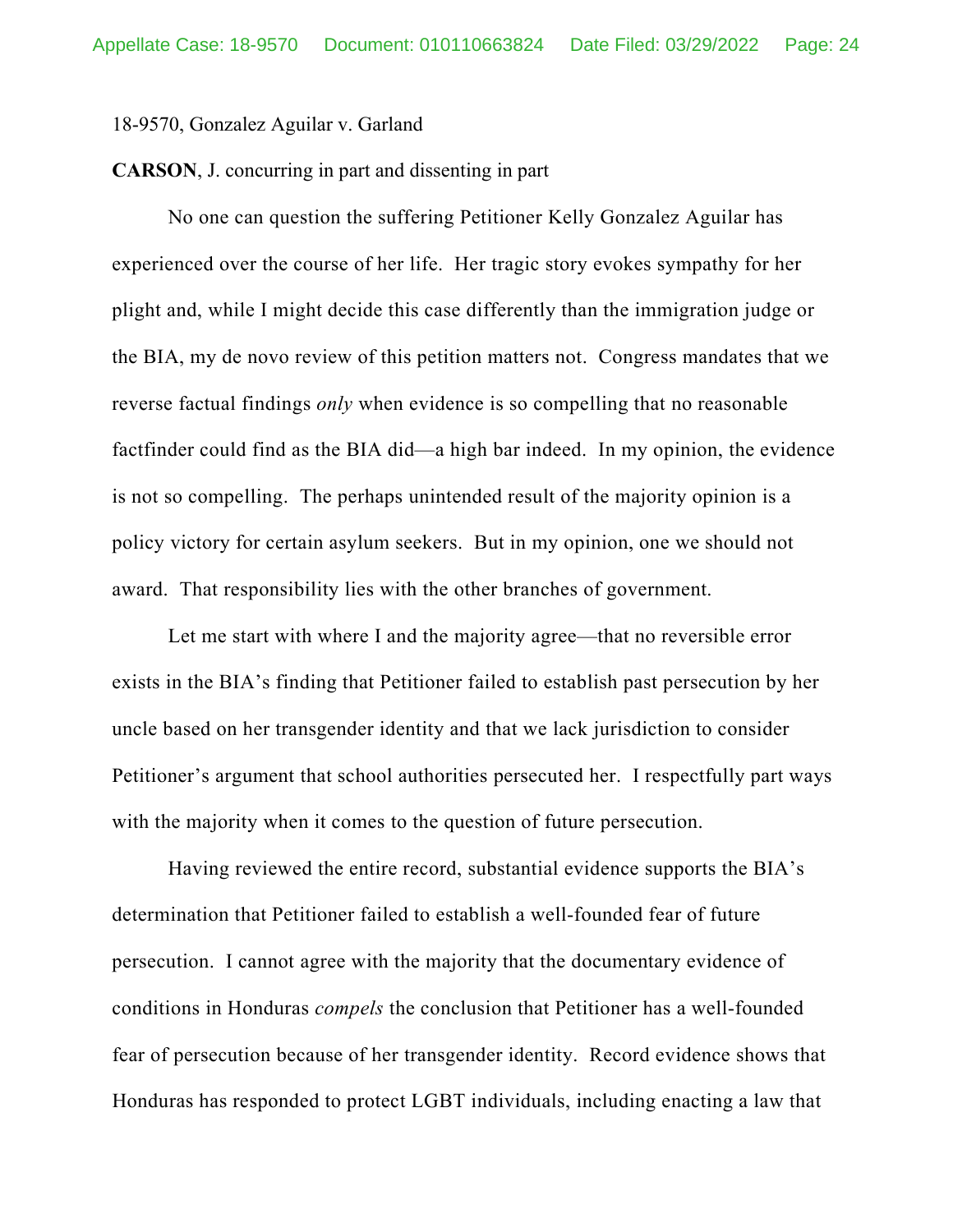made it a hate crime to discriminate against LGBT individuals, prosecuting those accused of killing LGBT individuals, training its national police force to protect LGBT individuals, and increasing the number of officers on its task force devoted to investigating these crimes. I would posit that's *something* a reasonable jurist could hang her hat on to find that Petitioner does not have a well-founded fear of persecution.

Indeed, the Third Circuit recently affirmed a BIA determination denying asylum to an LGBT individual from Honduras on a similar record. Martinez-Almendares v. Att'y Gen. U.S., 724 F. App'x 168, 172 (3d Cir. 2018) (unpublished). The court noted the points raised by the majority today—that the petitioner submitted evidence showing that Honduras struggles with violence and corruption and has a history of discrimination against LGBT individuals including that ninety-two percent of crimes against LGBT individuals went unsolved. Yet the Third Circuit acknowledged and accepted that the record also contained evidence that Honduras had recently added sexual identity as a protected class under anti-discrimination laws and that the Honduran courts have convicted individuals for crimes targeting LGBT individuals.<sup>[1](#page-24-0)</sup> Id.

<span id="page-24-0"></span><sup>&</sup>lt;sup>1</sup> The Eleventh Circuit recently acknowledged that civilians and government officials in Honduras have subjected LGBT community members to horrible violence. See Cazares-Zandre v. U.S. Att'y Gen., 791 F. App'x 96, 103–04 (11th Cir. 2019) (unpublished) (examining a record for an LGBT individual seeking Convention Against Torture ("CAT") relief from Honduras and noting that the record with similar information did not compel reversal). But just as here, the record showed the government has acted to protect LGBT individuals. Id. In another case, the Third Circuit held that documentary evidence—again mirroring the evidence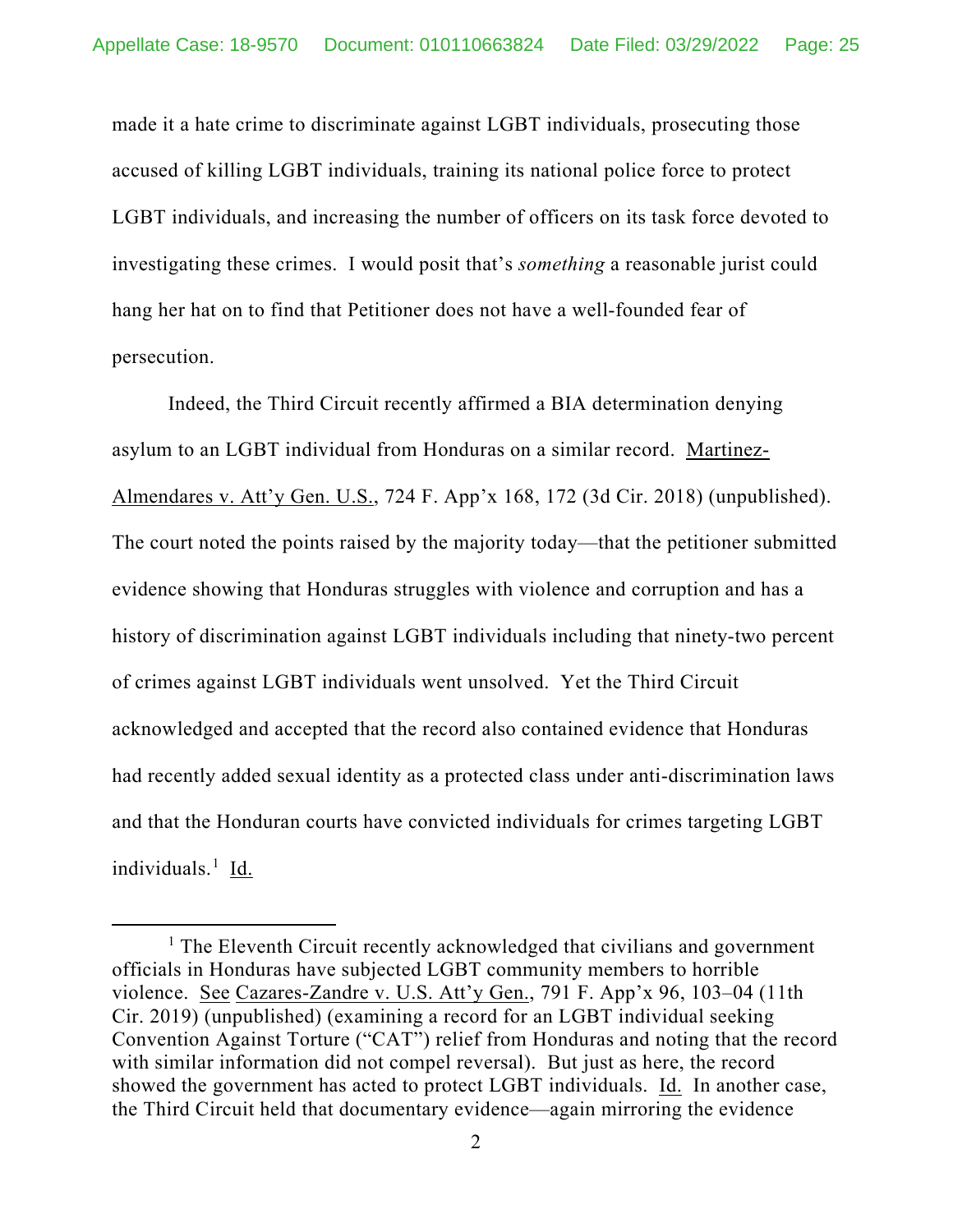Given that other reasonable jurists throughout the country have affirmed similar BIA decisions with similar evidence in the record, how does the majority reach a different result? First, the majority reweighs the evidence, and second, it disregards portions of the State Department's Country Report to suggest the Honduran government is unwilling or unable to protect its citizens.

The majority believes these citations to Cazares-Zandre and Gonzalez-Posadas are inapplicable because those cases involved a different burden on the petitioner from this case. True enough. But the courts in those cases viewed a record the majority today says a reasonable adjudicator could not view as showing Honduras willing and able to protect LGBT individuals. Specifically, the records indicated Honduras took recent action to protect LGBT individuals by enacting hate crime laws, prosecuting perpetrators accused of killing LGBT individuals, training national police force members to protect the LGBT community and increasing the number of officers to investigate LGBT crimes. And those courts concluded this evidence did not compel a conclusion that a pattern or practice of persecution or a likelihood of torture of LGBT persons occurs in Honduras. See Gonzalez-Posadas, 781 F.3d at 688 (concluding that the evidence did not compel the conclusion that petitioner was more likely than not to suffer persecution on account of his sexual orientation in light of the Honduran government establishing a special unit in the attorney general's office to investigate crimes against LGBT persons and other vulnerable groups and that the record did not "compel the conclusion that there is a 'systematic, pervasive, or organized' pattern or practice of persecution of LGBT persons in Honduras"); Cazares-Zandre, 791 F. App'x at 103–04 (stating that the record did not compel a finding that the petitioner was more likely than not to be tortured by or with the acquiescence of a government official if deported to Honduras despite record evidence that both civilians and government officials had subjected members of the LGBT community in Honduras to horrible violence).

here—did not compel the conclusion that a systematic, pervasive, or organized pattern or practice of persecution of LGBT persons existed in Honduras undermining the majority's assertion that *any* reasonable adjudicator would have determined that Petitioner had a well-founded fear of future persecution that the Honduran government cannot control. See Gonzalez-Posadas v. Att'y Gen. U.S., 781 F.3d 677, 687–88 (3d. Cir. 2015) (internal quotation marks omitted) (noting record evidence in a withholding of removal case about the Honduran government establishing a special unit to investigate crimes against LGBT persons and other vulnerable groups did not compel the conclusion that a systematic, pervasive, or organized pattern of persecution existed).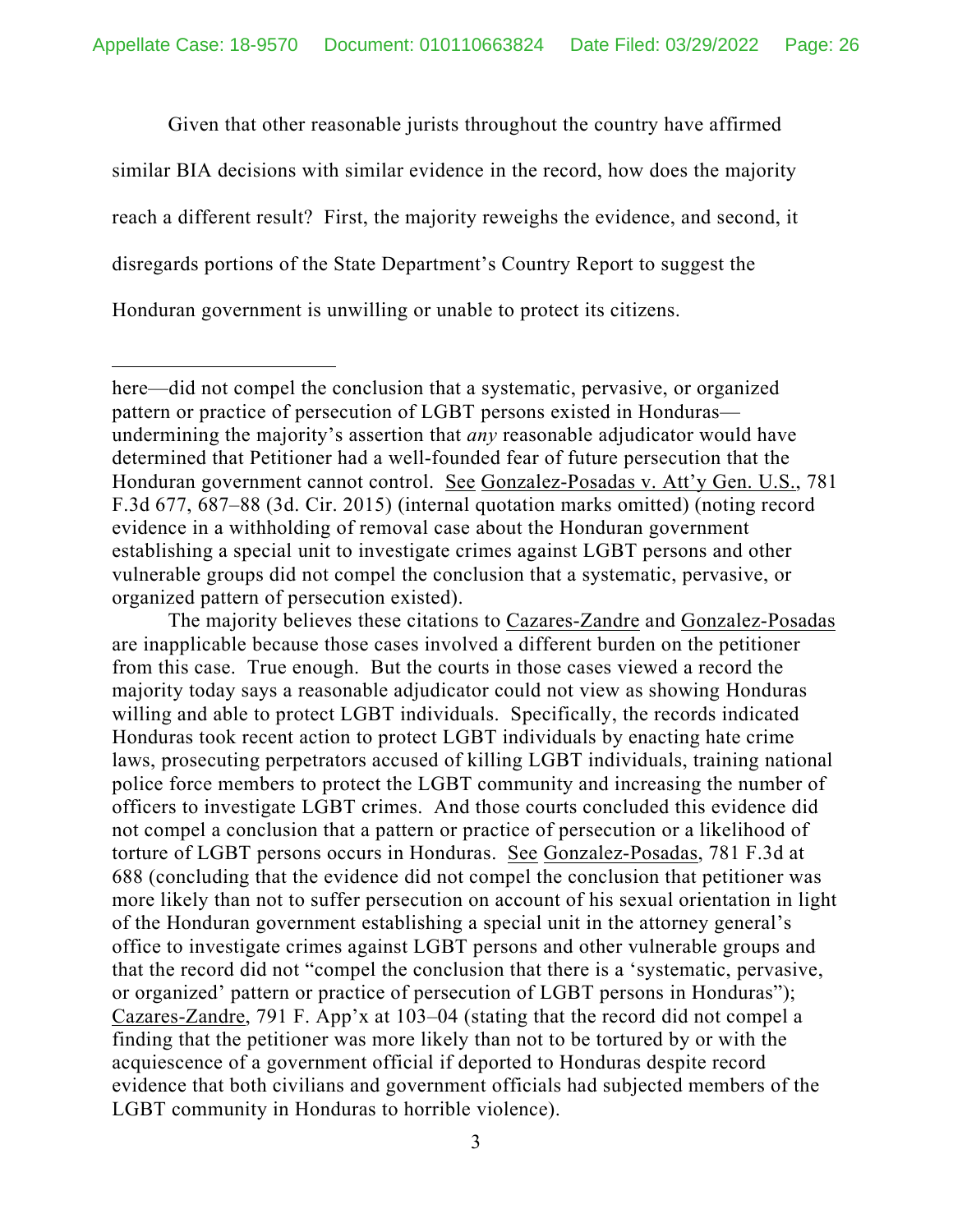When the majority claims that the BIA disregarded uncontradicted evidence that transgender women in Honduras continue to face persecution despite government protections, it misreads the record and, as a result, reweighs the evidence. Undisputedly the record contains evidence showing violence against transgender women in Honduras. But the immigration judge acknowledged the evidence that transgender women face "widespread social discrimination" and are "among the most vulnerable to violence in Honduras." At the same time, the immigration judge considered the number of investigations into crimes against LGBT individuals and the resulting number of prosecutions. Although the immigration judge noted that the Honduran government was not able to successfully prosecute all perpetrators of crimes against the LGBT community, the immigration judge nevertheless found that "the legislative efforts to ensure LGBT rights—including protections for transgender women—reveal that there is 'not systemic or pervasive persecution' of transgender individuals in Honduras." And that finding does not contradict other decisions.

The majority also contends that the documentary evidence—including the Country Report—"overwhelmingly" points to the Honduran government's inability to prevent widespread discrimination against transgender women—a novel conclusion, but one it must make to overturn the BIA. See Martinez-Almendares, 724 F. App'x at 172. The Eleventh Circuit has said that the Honduras "Country Report taken as a whole provides substantial evidence to support the BIA and IJ's finding that there is no pattern or practice of persecution of LGBT persons in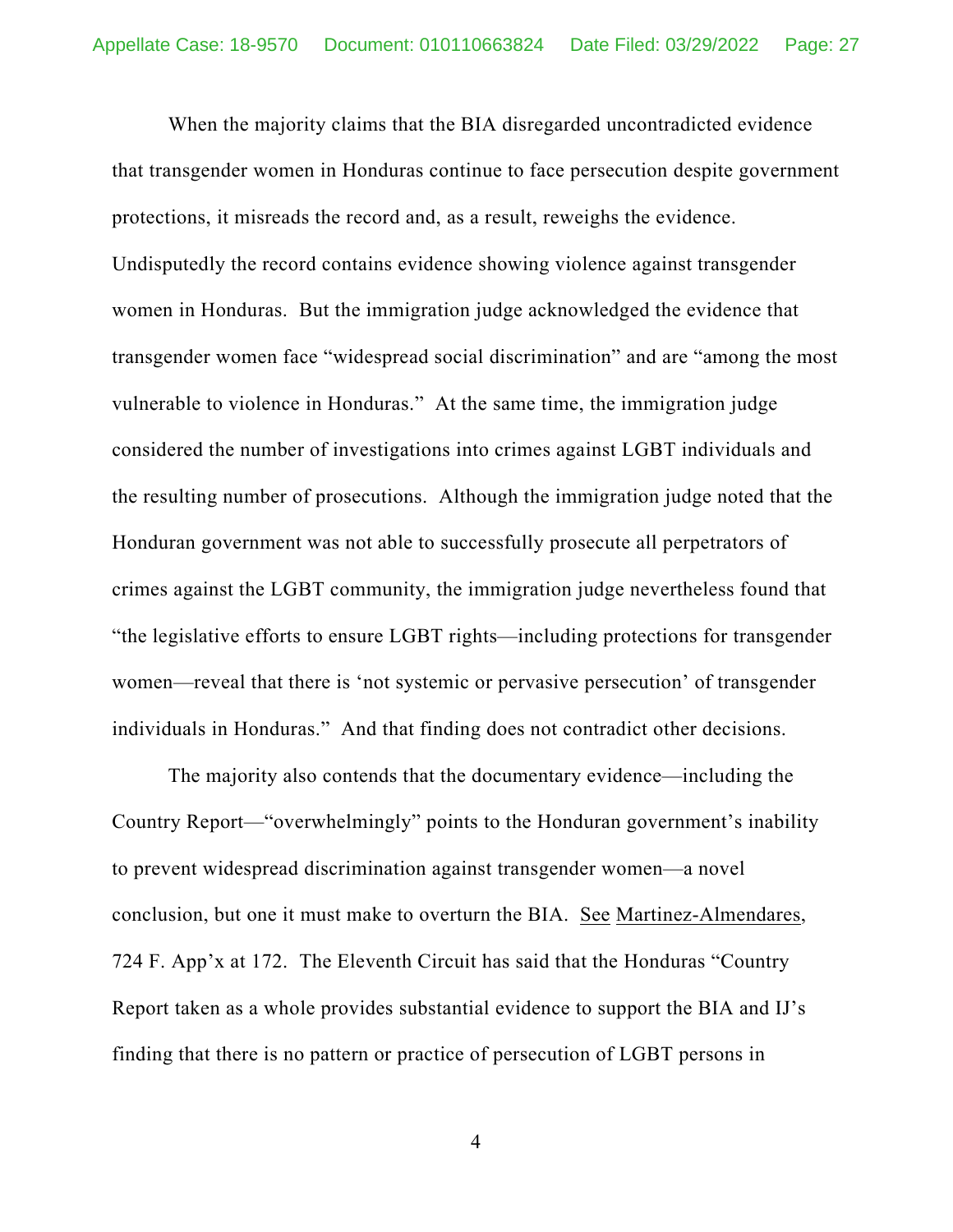Honduras."<sup>[2](#page-27-0)</sup> Euceda v. U.S. Att'y Gen., 491 F. App'x 163, 166 (11th Cir. 2012) (unpublished). The majority quotes snippets of both the 2015 and 2016 Honduras Country Reports but disregards the reports as a whole. Undisputedly, the Country Reports mention that transgendered individuals face violence and harassment. But the Country Reports also explain that the Honduran government "took steps to prosecute and punish officials who committed abuses, including arresting and prosecuting members of congress, judges, prosecutors, police officers, mayors, and other local authorities." The Reports also mention that "authorities arrested and investigated members of the security forces alleged to have committed human rights abuses." True, some prosecutions moved slowly or failed to lead to a conviction. But the majority disregards evidence of the Honduran government's willingness and ability to protect its citizens.

In addressing the dissent, the majority appears to acknowledge the evidence that the Honduran National Police has assigned 30 new agents to the violent crime

<span id="page-27-0"></span> $2$  Again, the majority takes issue with the fact that **Euceda** required the petitioner bear a different burden than the burden here. Regardless of that fact, the Eleventh Circuit concluded that the Honduras Country Report provided substantial evidence of no pattern or practice of persecution of LGBT persons in Honduras. The majority also contends that the 2010 report relied on in Euceda may or may not resemble the 2015 and 2016 Country Reports in evidence in this case. True, we do not have the 2010 Country Report before us. But the Eleventh Circuit stated that the 2010 report provided specific examples showing that the government has prosecuted both police officers and private persons who committed acts of violence against the LGBT community. Euceda, 491 F. App'x at 166. The 2015 and 2016 reports go even further in stating that Honduras prosecuted and punished members of congress, judges, prosecutors, police officers, mayors, and other local authorities. Prosecution and punishment suggest both a willingness and an ability to control persecution.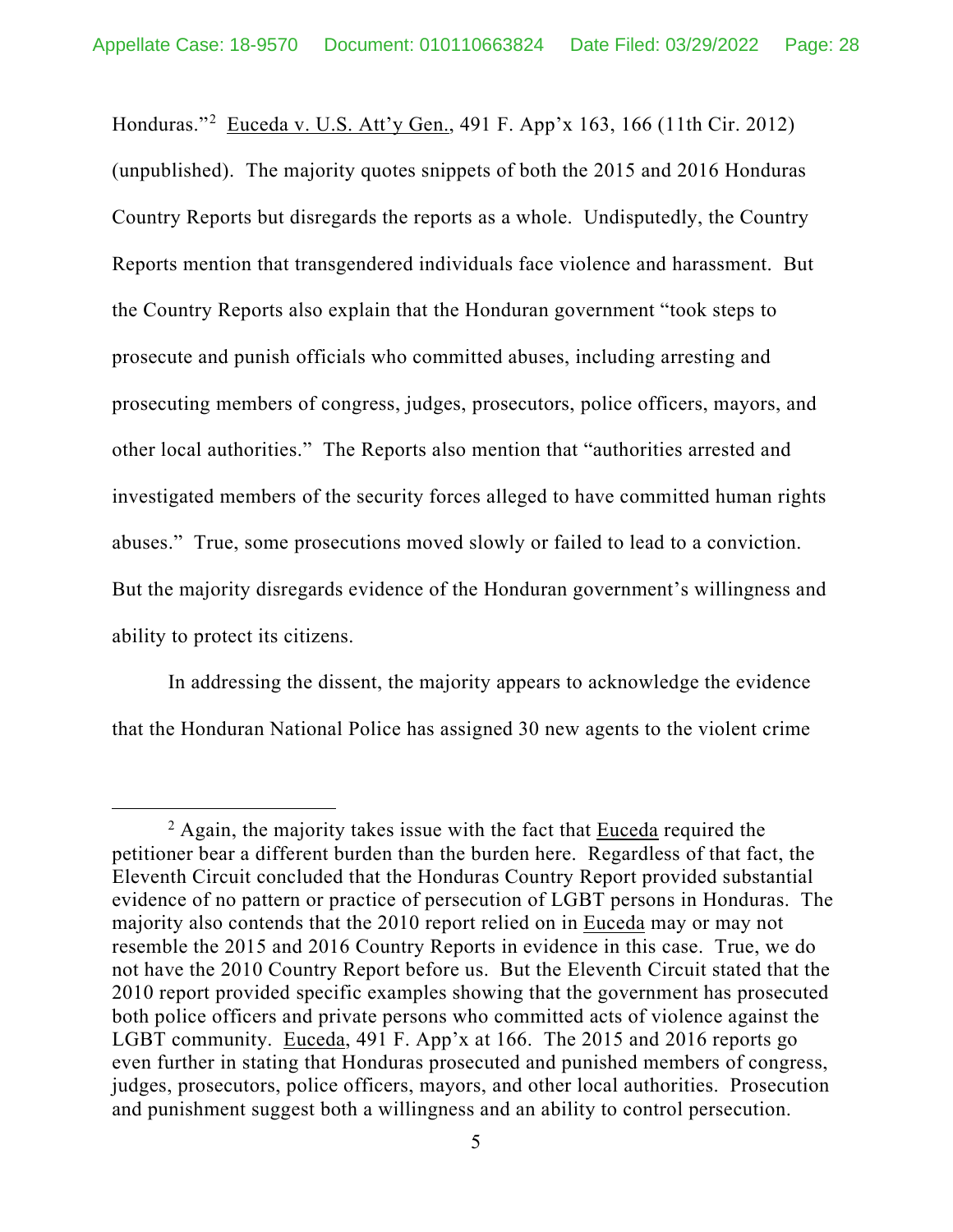task force, which is investigating homicides of members of the LGBTI community; and taken steps to educate personnel to respond more effectively to cases of genderbased violence and violence against LGBTI persons. But rather than view the record with an eye towards examining whether reasonable, substantial, and probative evidence supports the factual determinations, the majority dismisses the evidence only to state that the record suggests that the Honduran government's efforts have not made a difference. In its opinion, these efforts just aren't weighty enough and that no reasonable adjudicator could view the evidence in the record as the immigration judge, BIA, Third Circuit, or I have.<sup>[3](#page-28-0)</sup> I would suggest the majority look to the evidence in the Country Report that Honduras is prosecuting its judges, politicians, and security forces that engage in human rights violations. See Rojas v. I.N.S., 937 F.2d 186, 190 n.1 (5th Cir. 1991) (noting that the United States Department of State is "the most appropriate and perhaps the best resource the [BIA] could look to in order to obtain information on political situations in foreign nations"); see also Reyes-Sanchez, 369 F.3d 1239, 1243 (11th Cir. 2004) (concluding the immigration judge and the BIA could "rely heavily on" the State Department's country report). In

<span id="page-28-0"></span> $3$  The Third Circuit's opinion demonstrates that reasonable jurists could debate whether the evidence in the record supports the factual determinations. See Wilson v. Sec'y Pa. Dep't of Corr., 782 F.3d 110, 115 (3d Cir. 2015) (holding that a conflicting decision from another circuit "demonstrates that the issue [the petitioner] presents is debatable among jurists of reason" (internal quotation marks omitted)); see also United States v. Crooks, 769 F. App'x 569, 572 (10th Cir. 2019) (unpublished) (citing cases for the proposition that where another circuit opposes our view, the issue is debatable).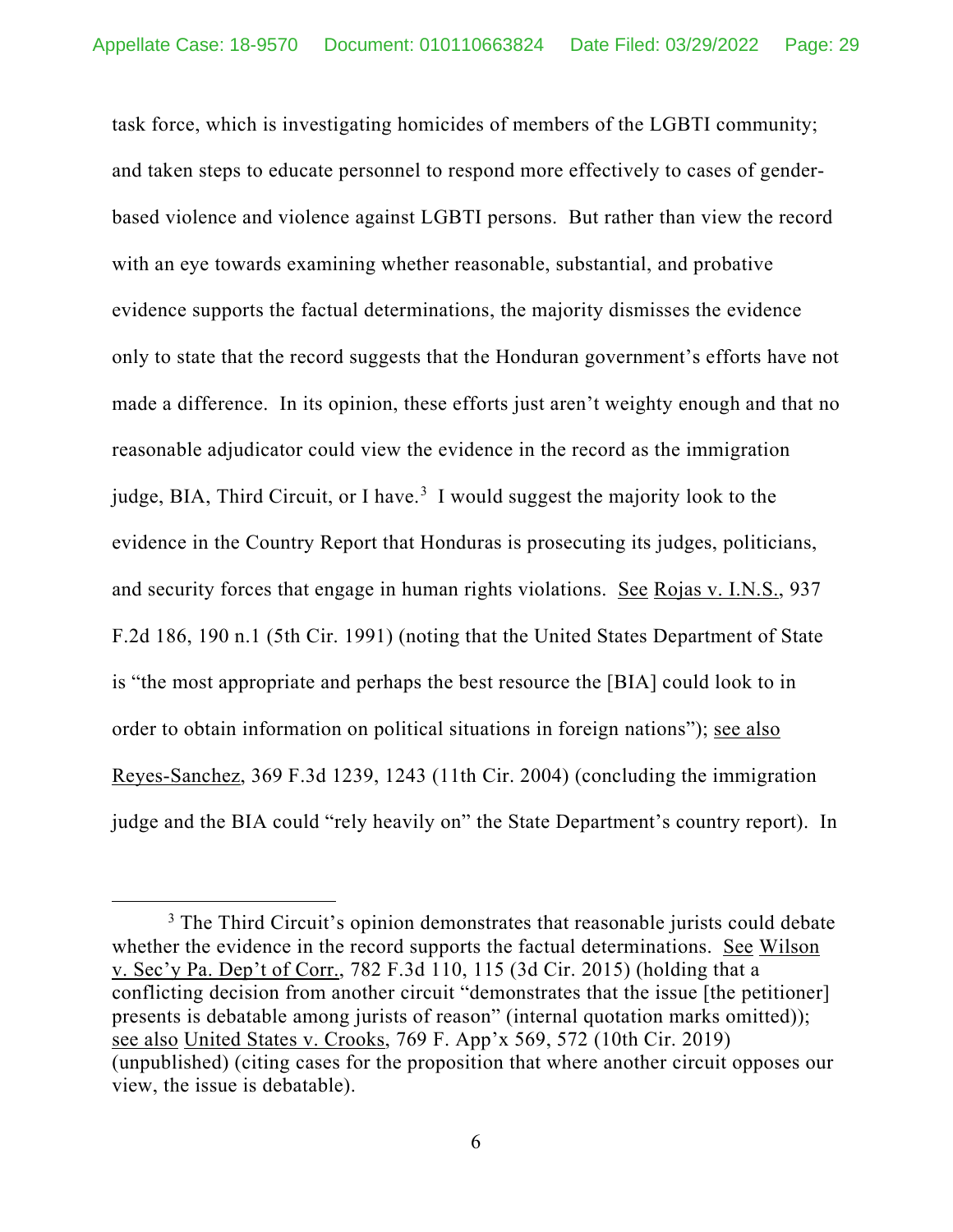response, the majority cites to pages 303 and 745 of the record to argue that the State Department has described prosecutions as few and ineffective. Those sections of the 2015 and 2016 Country Report discuss "Worker Rights," and in particular, discrimination with respect to employment and occupation. More relevant to the case before us are pages 297 and 298 of the 2016 Country Report, which discuss "Acts of Violence, Discrimination, and Other Abuses Based on Sexual Orientation." That section of the report acknowledges that LGBTI groups assert that government agencies and private employers engage in discriminatory hiring practices, but that LGBTI groups "continued working with the VCTF, the Ministry of Security, and the Office of the Special Prosecutor for Human Rights to address concerns about intimidation, fear of reprisals, and police corruption." That section also mentions thirty new agents to investigate such violence. Additionally, the section mentions the work law enforcement took to educate personnel to respond *more effectively* to cases of gender-based violence and violence against LGBTI persons. Again, this evidence suggests alleviation of the plight of transgender women in Honduras.

I agree with the BIA that the record does not *compel* the conclusion that a systematic, pervasive, or organized pattern or practice of persecution of LGBT persons exists in Honduras. No doubt a person could view the record before us differently—the majority does so today—and I might on de novo review. To be sure, the record contains evidence showing that Honduras could do better in its enforcement of its laws, but that does not mean we may disregard the evidence the immigration judge considered in reaching its conclusion. Indeed, we must uphold the